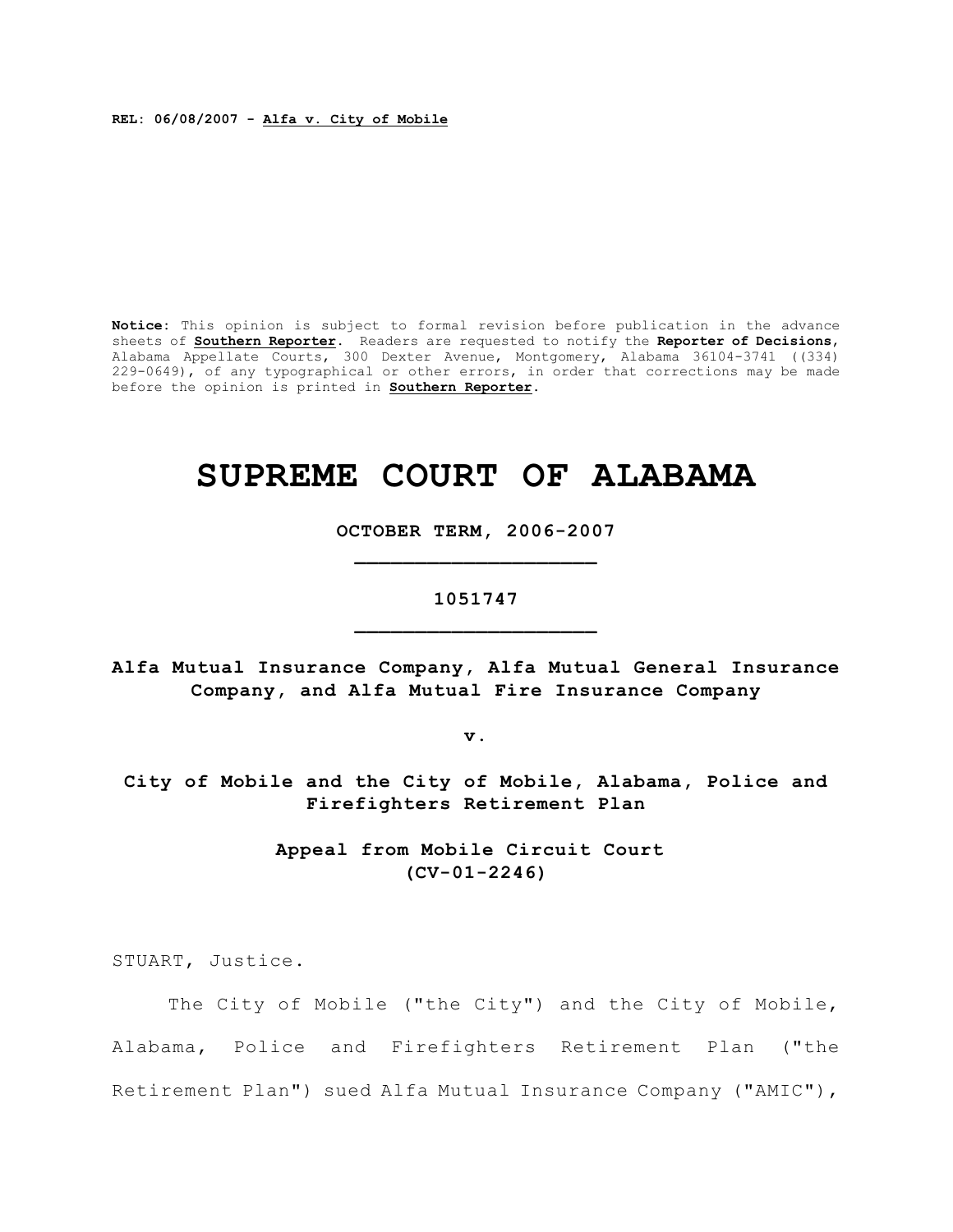Alfa Mutual General Insurance Company ("AMGIC"), and Alfa Mutual Fire Insurance Company ("AMFIC") (collectively referred to as the "Alfa companies") in the Mobile Circuit Court, alleging that the Alfa companies failed to pay certain license taxes from 1995 through 1998 and failed to make required contributions to the Retirement Plan from 1995 through 1999. The trial court entered a summary judgment in favor of the City and the Retirement Plan, and the Alfa companies now appeal. We reverse and remand.

#### I.

Municipalities in Alabama are permitted by § 11-51-90, Ala. Code 1975, to impose a license tax on businesses operating within their corporate limits and by § 11-51-91, Ala. Code 1975, to impose a license tax on businesses operating within their police jurisdictions. However, the legislature has specifically capped the rate at which such a license tax may be imposed upon insurance companies. Section 11-51-120, Ala. Code 1975, caps the rate of the license tax municipalities may impose on "any fire or marine insurance company" at 4%:

"No license or privilege tax or other charge for the privilege of doing business shall be imposed by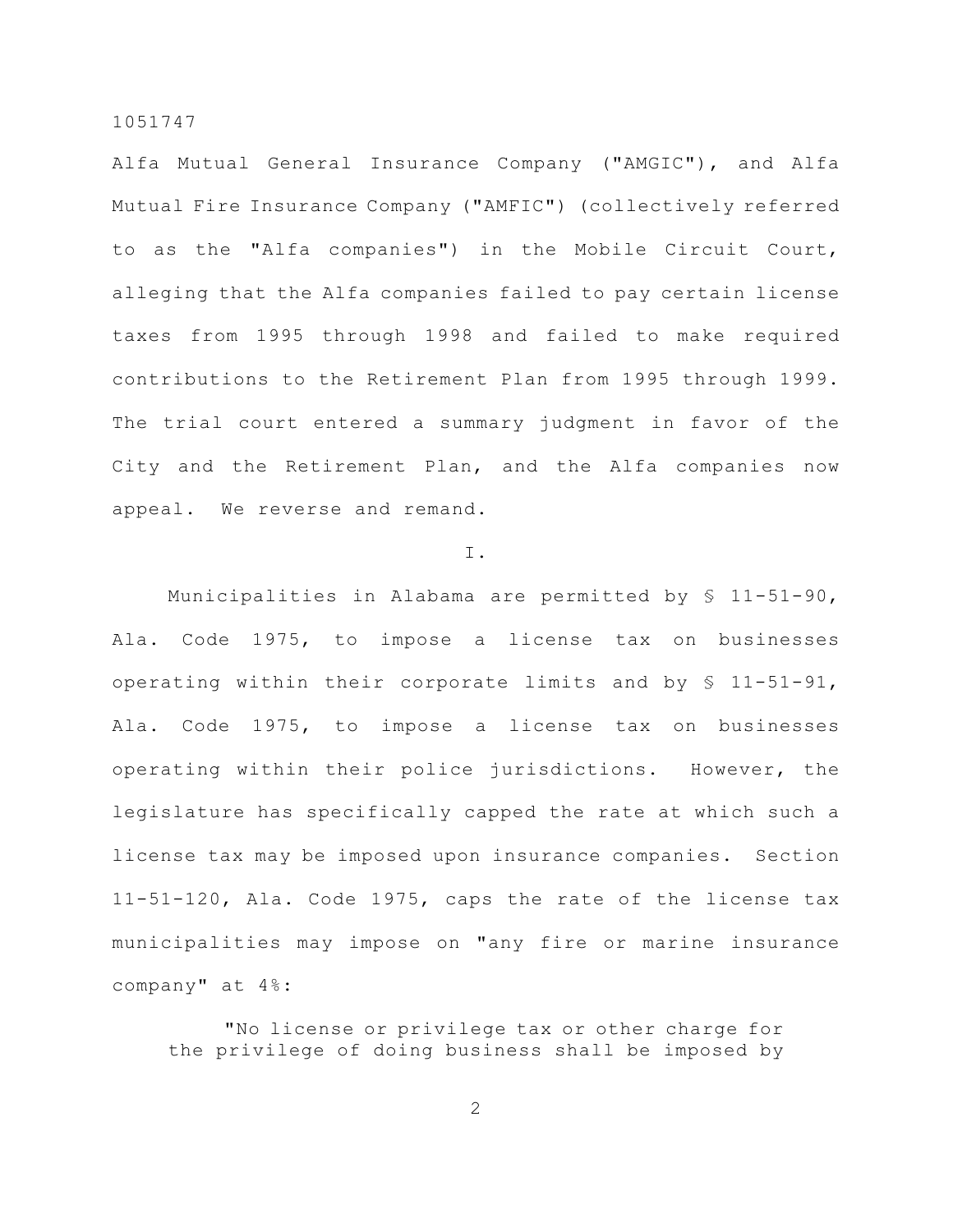any municipal corporation upon any fire or marine insurance company doing business in such municipality except upon a percentage of each \$100.00 of gross premiums, less return premiums, on policies issued during the preceding year on property located in such municipality. Such percentage shall not exceed four percent on each \$100.00 or major fraction thereof of such gross premiums ...."

Section 11-51-121, Ala. Code 1975, caps the license tax municipalities the size of Mobile may impose on "any insurance company, other than fire and marine insurance companies" at 1% (plus \$50):

"(a) No license or privilege tax or other charge for the privilege of doing business shall be imposed by any municipal corporation upon any insurance company, other than fire and marine insurance companies, doing business therein or its agents which shall exceed for the company and its agents the following amounts:

"....

"(4) Each such insurance company, in cities and towns having a population of more than 50,000, \$50.00 and \$1.00 on each \$100.00 and major fraction thereof of gross premiums, less return premiums, received during the preceding year on policies issued during said year to citizens of said cities and towns."

Thus, these two statutes (hereinafter collectively referred to as "the license-tax statutes") set a maximum tax rate of 4% for fire and marine insurance companies and a maximum tax rate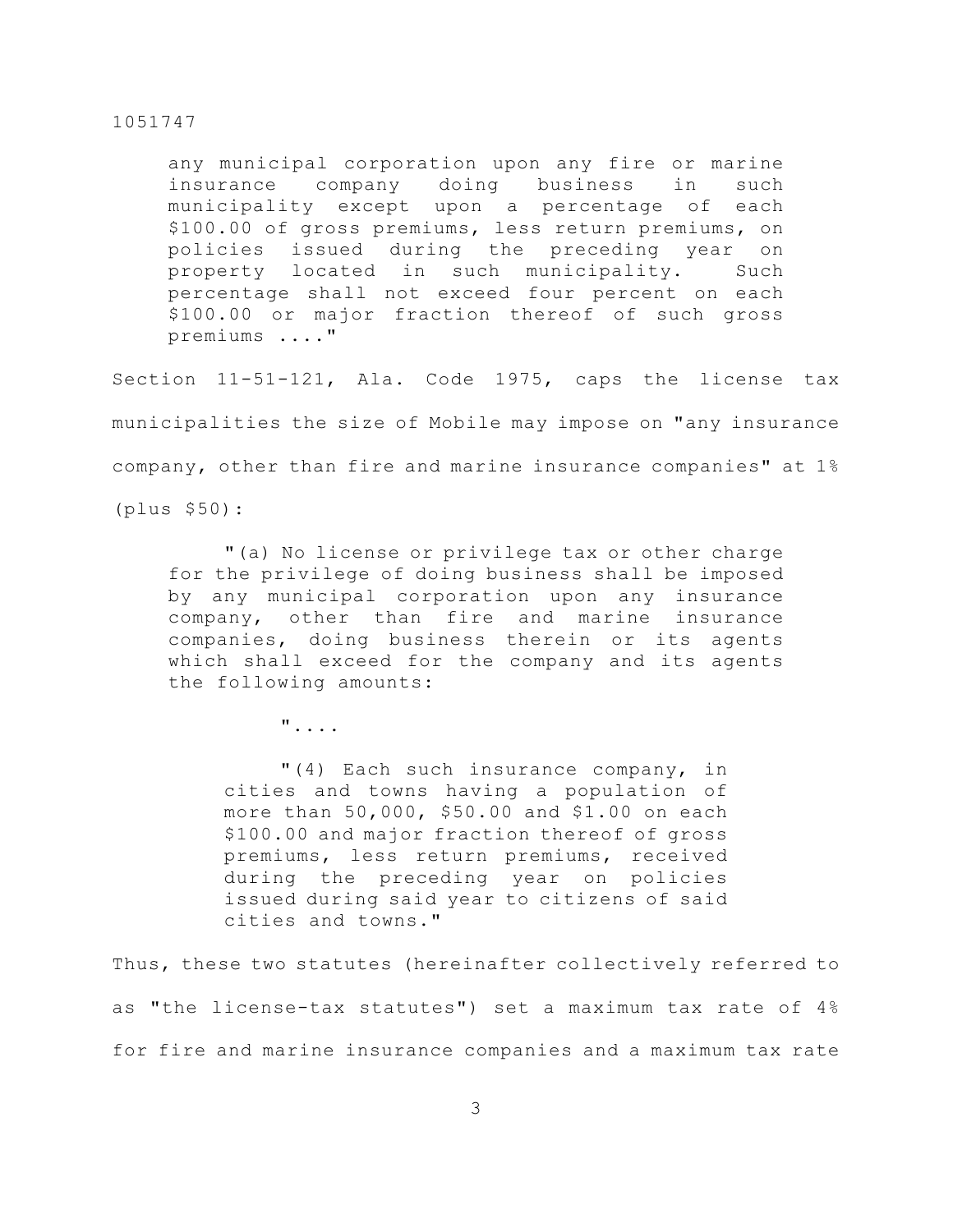of 1% (plus \$50) for insurance companies other than fire and marine insurance companies.

In 1994, the City, pursuant to the authority granted it in §§ 11-51-90 and 11-51-91, passed Ordinance No. 34-085 ("the license-tax ordinance"), which imposed the following license taxes upon insurance companies operating in Mobile:

"(a) Fire and marine insurance. Each person, firm or corporation doing business in the City of Mobile shall pay \$4.00 on each \$100.00 and major fraction thereof of the gross premiums on policies issued for the preceding calendar year on property located in the City of Mobile and police jurisdiction thereof, less premiums returned by cancellation ....

"(b) Other insurance. Each person, firm or corporation doing any other kind of business than those specified in subdivisions (a),  $(c)$ , and  $(e)$ shall pay \$50.00 and \$1.00 on each \$100.00 and major fraction thereof of gross premiums received, less the premiums returned by cancellation, received during the preceding year on policies issued during the preceding year to citizens of the City of Mobile and police jurisdiction thereof.

"(c) Mutual aid association. Same as fire and marine insurance.

"(d) Persons, firms, or corporations writing own insurance shall pay same license as other agents or agencies. Provided, that this shall not apply to Knights of Pythias, Odd Fellows and such incorporated fraternal orders.

"(e) Auto, fire, theft, or collision insurance. Same rate as fire and marine insurance."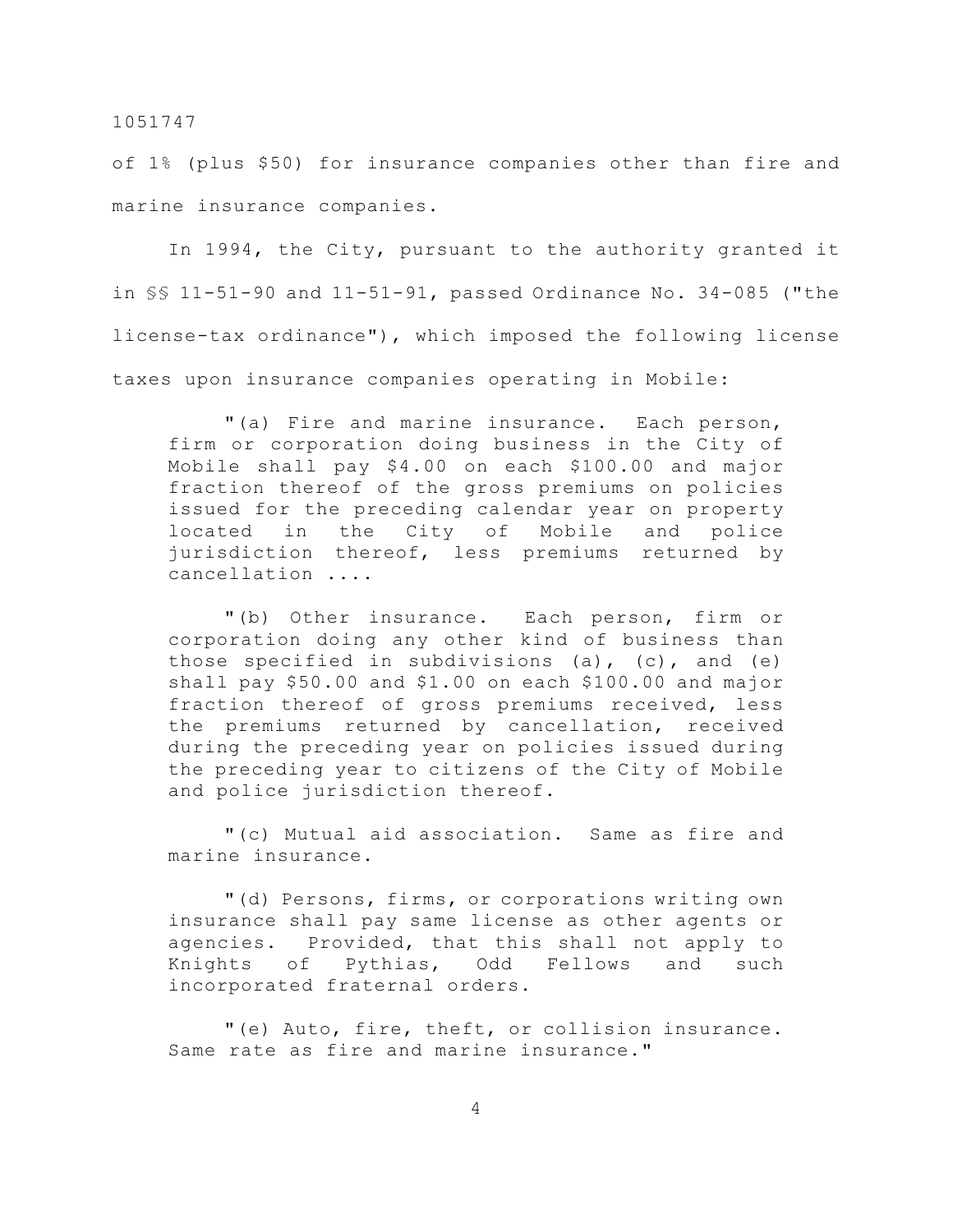Thus, the license-tax ordinance placed no import on whether a company was a "fire or marine insurance company" or an "insurance company, other than fire and marine insurance companies," as those terms are used in the license-tax statutes. Rather, the license-tax ordinance placed a 4% tax on premiums for fire and marine insurance and a 1% tax on premiums for other insurance, regardless of the nature and character of the insurance company issuing the insurance and collecting the premiums. The City reenacted the license-tax ordinance throughout the period in question.

During this time, the Alfa companies operated in the City and sold various types of insurance to customers within the City and its police jurisdiction. Each of the Alfa companies was licensed by the City and paid annual license taxes based on the gross insurance premiums collected. AMFIC sold policies in 1995 and 1996 and paid the City license taxes at the rate of 4% on the premiums collected for all those policies, the rate applicable to fire-insurance companies.<sup>1</sup> AMIC and AMGIC sold policies throughout the period from 1995 through 1998 and paid the City license taxes at the rate of 1%

 $1$ In 1996, AMFIC transferred all of its fire-insurance policies to AMIC.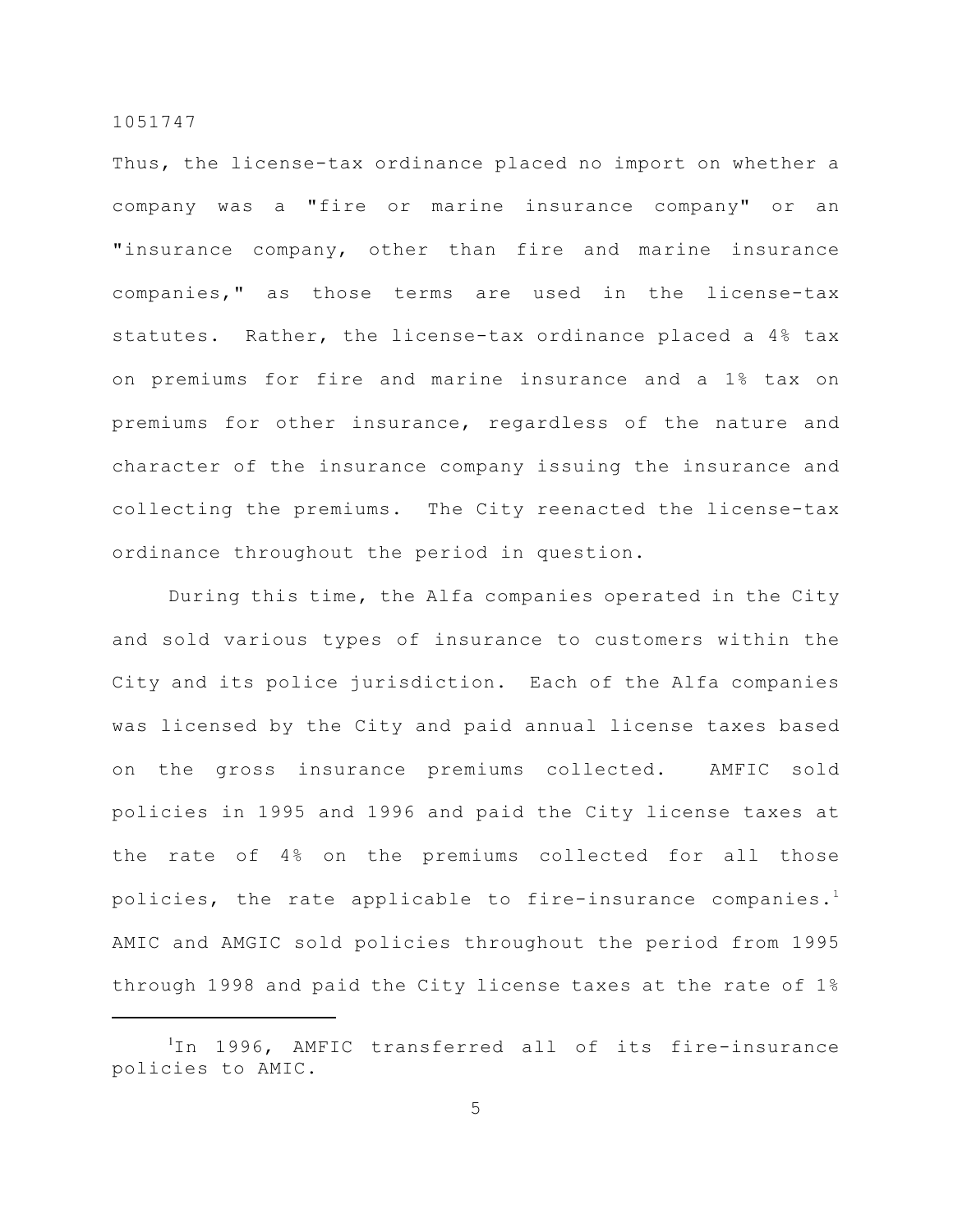(plus \$50) on the premiums collected for all those policies, the rate applicable to insurance companies other than fire and marine insurance companies.

Since 1951, Alabama law has also required certain insurance companies operating in Mobile to make contributions to the Retirement Plan. Act No. 91-701, Ala. Acts 1991 ("the 1991 Pension Act"), states that requirement as follows:

"Each insurance company writing fire insurance on property within the city limits of the city of Mobile and its police jurisdiction on or before the first day of March of each year, shall pay to the city of Mobile a sum equal to four percent (4%) of its gross amount of premiums, including all renewal premiums, less return premiums, collected by such companies on policies in effect during the preceding year in such municipality and its police jurisdiction. One-half (1/2) of said sum shall be credited to said pension fund."

The 1991 Pension Act did not define "fire insurance," and the Alfa companies took the position that the term meant only actual fire-insurance policies, not any insurance policy that provided any coverage against the risk of loss by fire. Only AMIC and AMFIC issued fire-insurance policies in Mobile between 1995 and 1997, and they made contributions to the Retirement Plan during that period in accordance with their interpretation of the 1991 Pension Act. AMGIC did not issue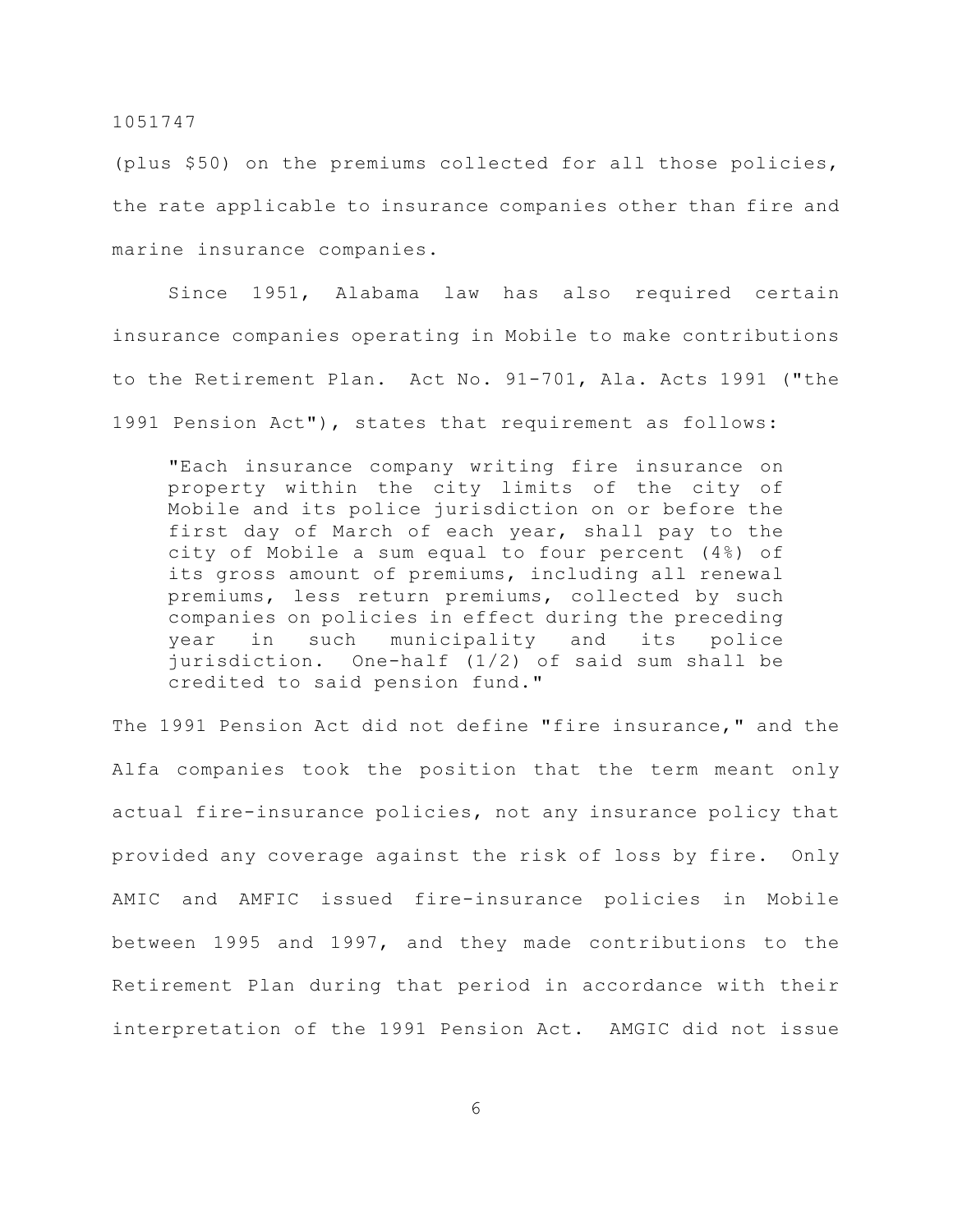fire-insurance policies; it accordingly made no contributions to the Retirement Plan.

In 1997, the legislature enacted Act No. 97-689, Ala. Acts 1997 ("the 1997 Pension Act"), which was substantially identical to the 1991 Pension Act but which contained in Art. 6, § 6.03(d), an additional provision stating:

"For purposes of this section, 'fire insurance' means any line which insures property against the risk of loss by fire, including homeowners' and vehicle polices. Where a policy issued has more than one type of coverage, the company shall pay only on that portion of the premium attributable to the fire coverage."

In spite of this language defining the term "fire insurance," the Alfa companies in 1998 and 1999 continued to make contributions to the Retirement Plan as they had under the 1991 Pension Act, i.e., AMIC making contributions and AMGIC not, based only on the value of actual fire-insurance policies sold.

The City and the Retirement Plan thereafter discovered that the Alfa companies were not paying all the license taxes and making all the contributions to the Retirement Plan that the City and the Retirement Plan believed were required by law. In June 2001, the City and the Retirement Plan sued the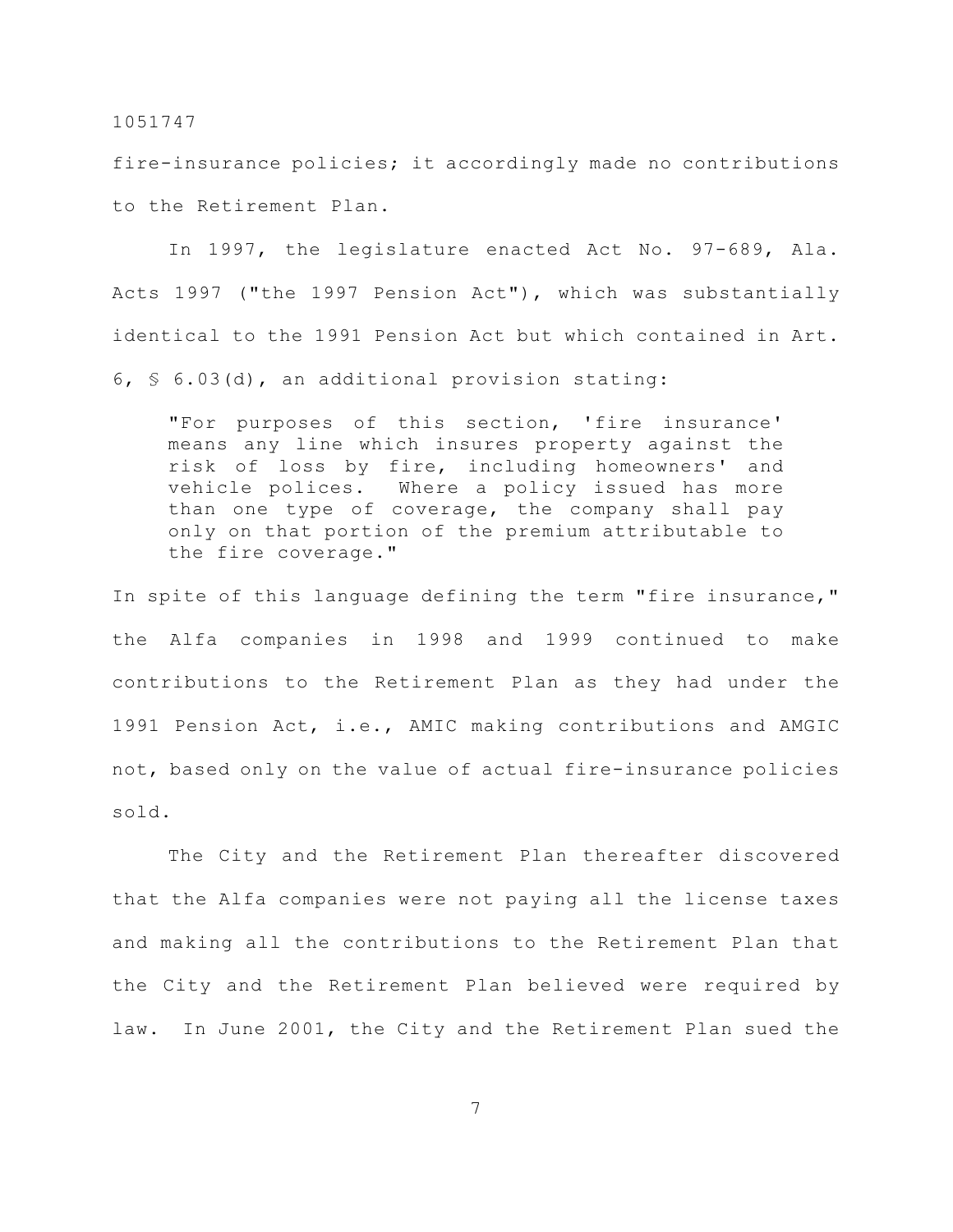Alfa companies seeking to recover the allegedly unpaid sums, plus interest and penalties. In their final amended ninecount complaint, the City claimed in counts one through four ("the license-tax claims") that AMIC and AMGIC owed additional license taxes for the years 1995, 1996, 1997, and 1998. In counts five through nine ("the pension-fund claims"), the City and the Retirement Plan claimed that the Alfa companies were obligated to make additional contributions to the Retirement Plan for the years 1995, 1996, 1997, 1998, and 1999. The Alfa companies denied liability on all counts and counterclaimed to recover license taxes and contributions to the Retirement Plan they alleged they overpaid or paid under the license-tax ordinance, which they alleged was invalid.

In November 2004, the City and the Retirement Plan moved for a partial summary judgment on the pension-fund claims. After the Alfa companies responded and a hearing was held, the trial court granted the City and the Retirement Plan's motion and entered a partial summary judgment in their favor. Thereafter, AMIC and AMGIC moved for a summary judgment on the license-tax claims, as did the City. On July 27, 2006, the trial court granted the City's motion for a summary judgment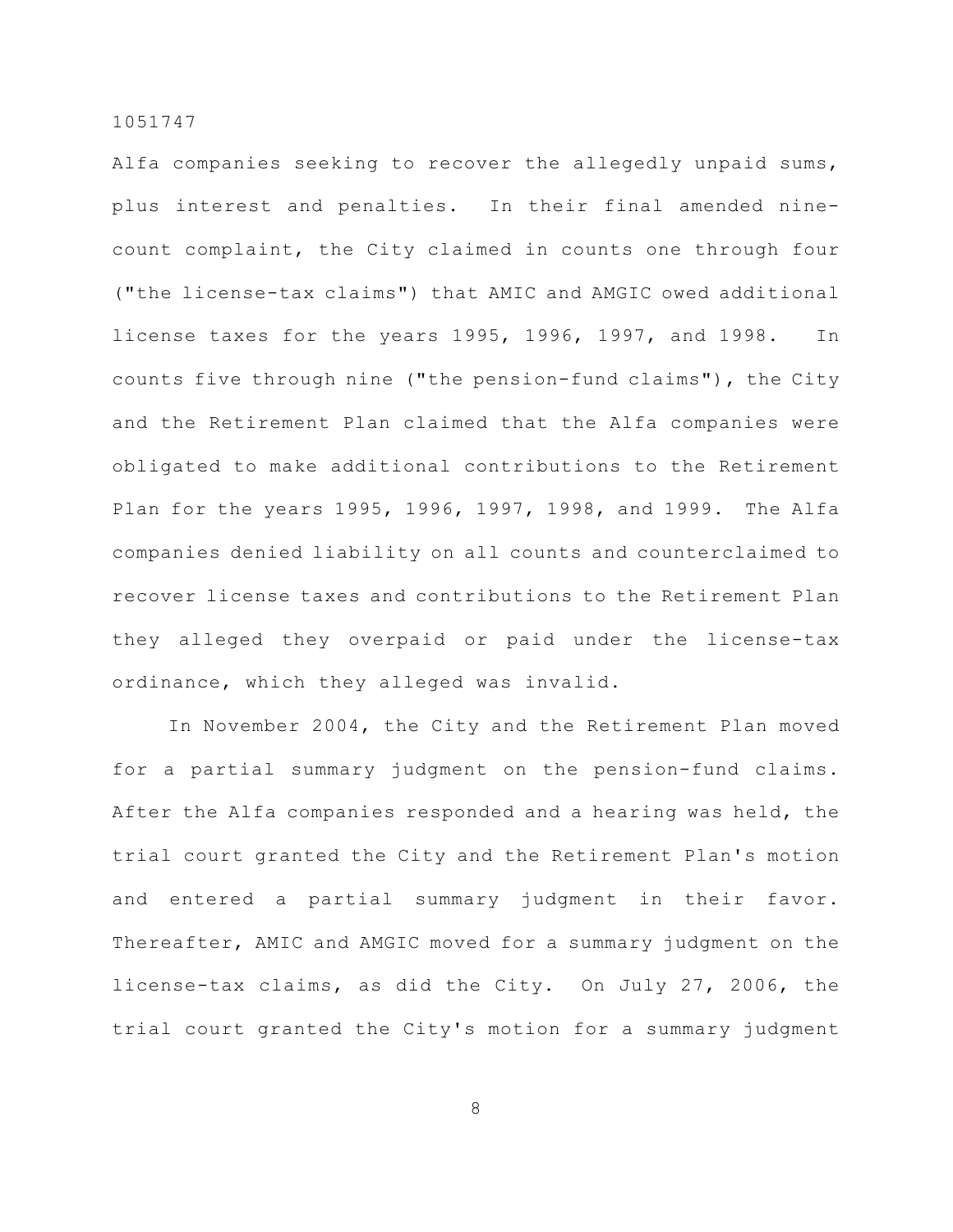on the license-tax claims. On September 6, 2006, the trial court entered a final judgment in favor of the City and the Retirement Plan on all claims. The Alfa companies appeal the judgment entered on all the license-tax claims and on the pension-fund claims for the years 1995, 1996, and 1997. They do not appeal the judgment entered on the pension-fund claims for the years 1998 and 1999, after the enactment of the 1997 Pension Act.

## II.

The relevant facts in this case are not disputed. Rather, the Alfa companies argue that the judgment entered by the trial court is premised on an erroneous interpretation of the relevant statutes and acts. "This Court reviews de novo a trial court's interpretation of a statute, because only a question of law is presented." Scott Bridge Co. v. Wright, 883 So. 2d 1221, 1223 (Ala. 2003).

## III.

We first consider the judgment entered for the City on the license-tax claims. The Alfa companies argue that the license-tax statutes, as well as the caselaw interpreting those statutes, indicate that for license-tax purposes an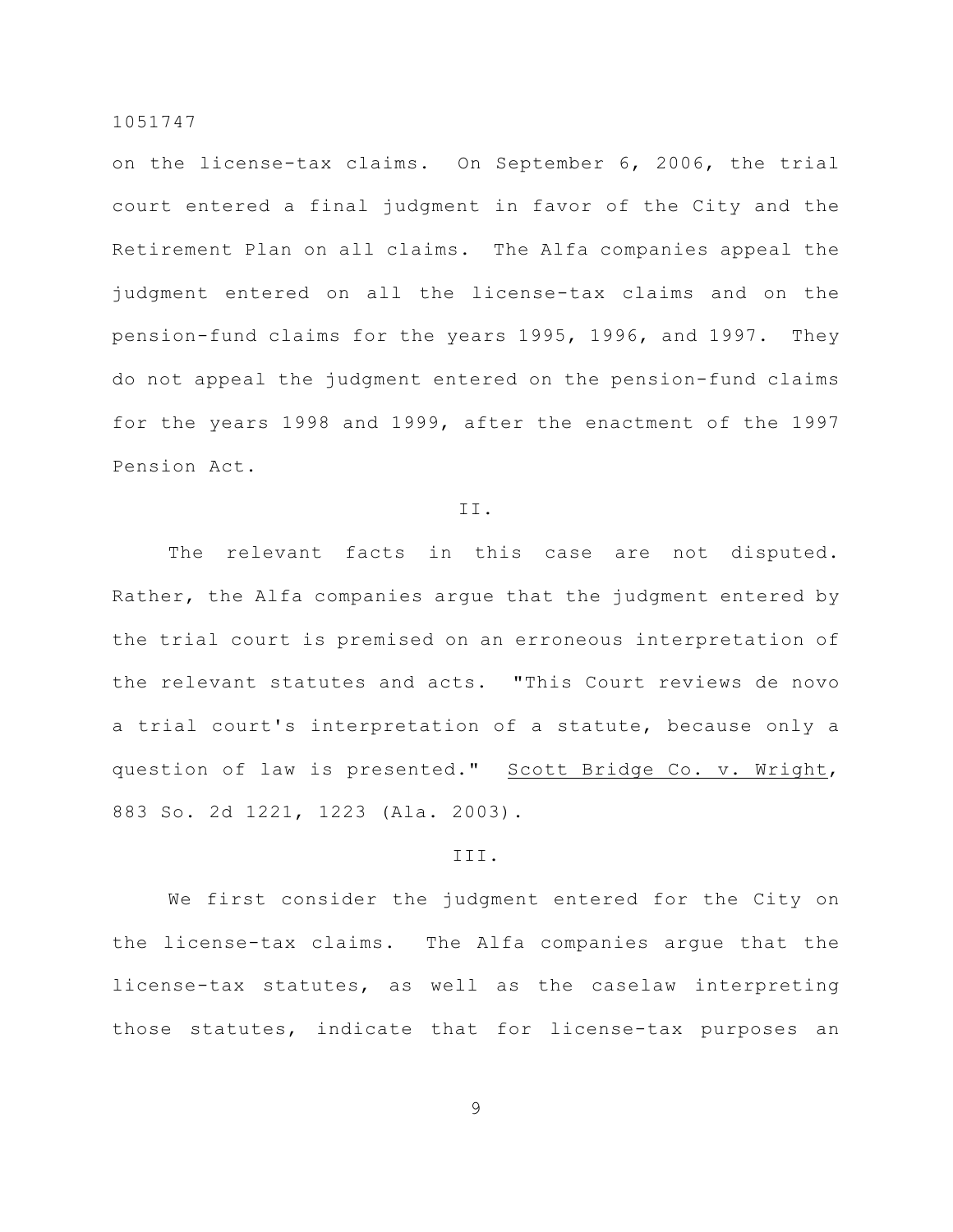insurance company must be classified as either: 1) a fire and marine insurance company, or 2) an insurance company other than a fire and marine insurance company. Once classified, the Alfa companies argue, an insurance company cannot be taxed at a rate greater than the cap set by the legislature –– 4% for fire and marine insurance companies and 1% for other types of insurance companies. The City, however, disputes that an insurance company must absolutely be classified either as a fire or marine insurance company or as an insurance company other than a fire or marine insurance company. Rather, the City argues, every insurance company is a fire-insurance company to the extent it sells fire insurance. Thus, even if an insurance company is not, generally speaking, a fireinsurance company, the City argues that that company is still subject to the 4% license tax on the fire insurance that it does issue. For the reasons that follow, we disagree.

This issue is primarily one of statutory interpretation and, as this Court has previously stated, "[t]he cardinal rule of statutory interpretation is to determine and give effect to the intent of the legislature as manifested in the language of the statute." Ex parte State Dep't of Revenue, 683 So. 2d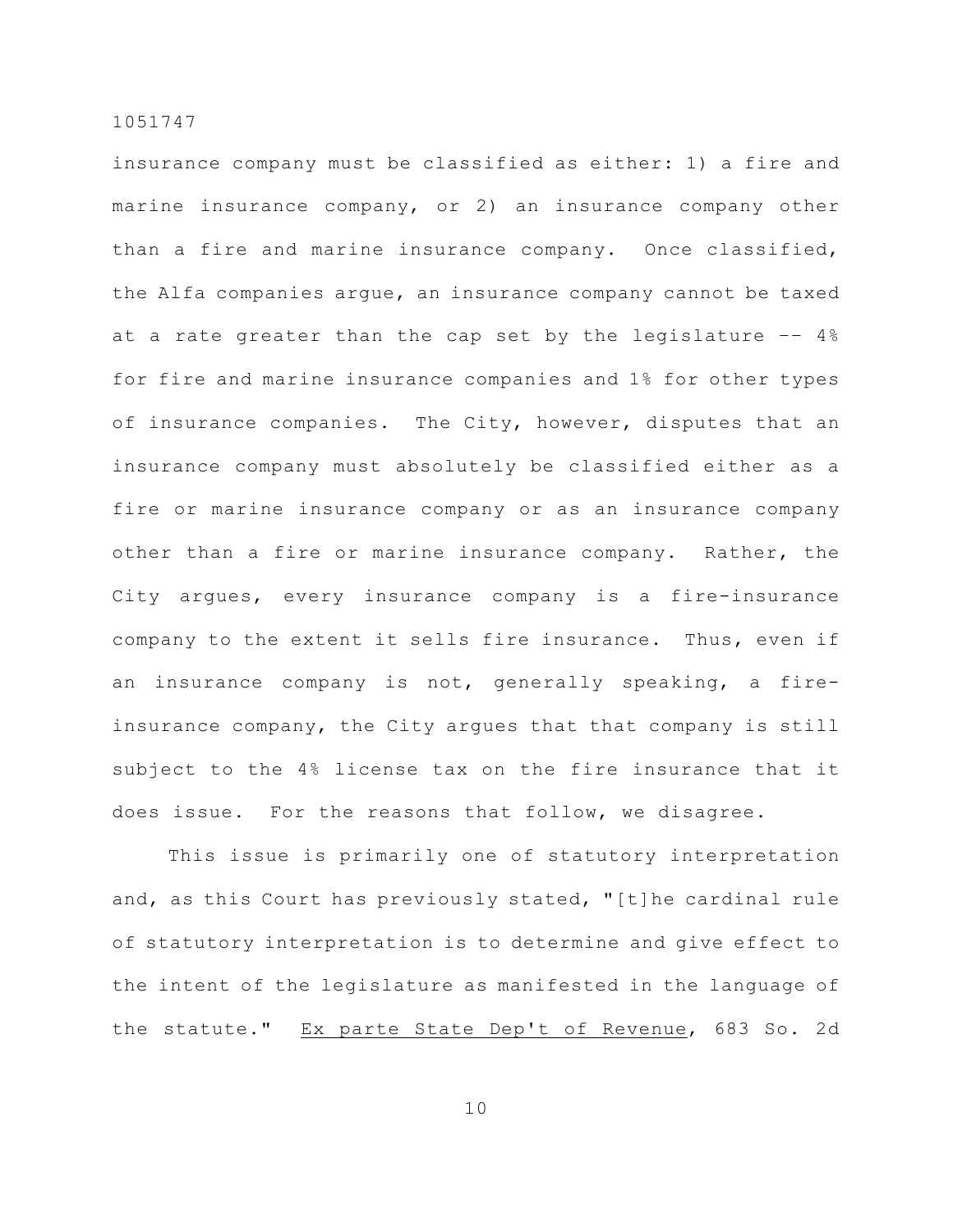980, 983 (Ala. 1996) (citing Gholston v. State, 620 So. 2d 719 (Ala. 1993)). We think it sufficiently clear from the language used in the license-tax statutes that the legislature intended to create two mutually exclusive categories in which to place insurance companies for license-tax purposes. Section 11-51-120 states that it applies to "any fire or marine insurance company," and  $\text{\$}$  11-51-121 states that it applies to "any insurance company, other than fire and marine insurance companies." These two categories are all inclusive, that is, every insurance company must fit within one of the two classifications. Although what constitutes a "fireinsurance company" is not defined, the fact remains that every insurance company either is a fire-insurance company or is not a fire-insurance company. Or, to use the statutory language, every insurance company is either a "fire or marine insurance company" or an "insurance company, other than fire and marine insurance companies."

This Court has recognized the above dichotomy in previous cases interpreting the forerunners to the license-tax statutes. In Motors Insurance Corp. v. City of Birmingham, 269 Ala. 339, 341, 113 So. 2d 147, 148 (1959), this Court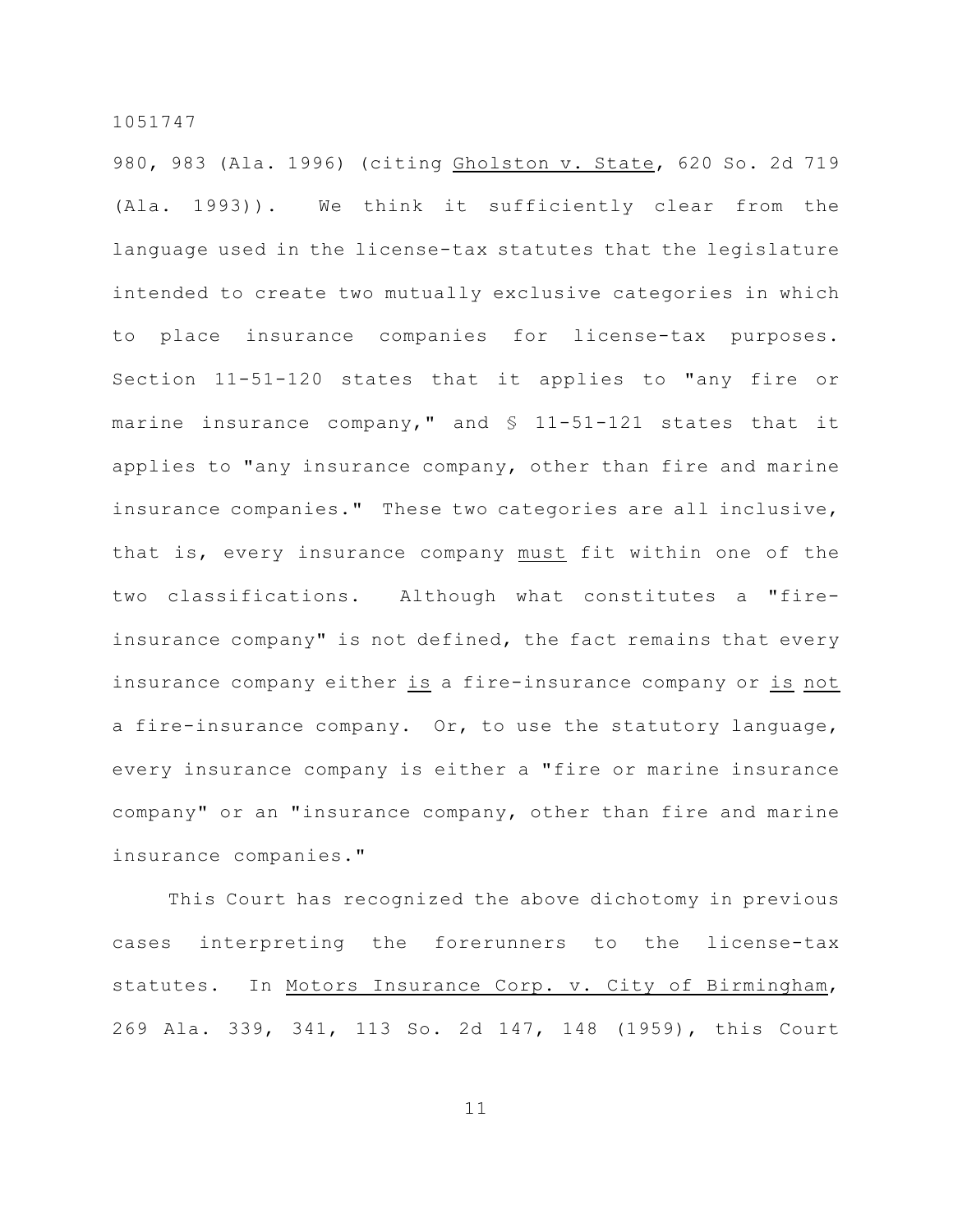prefaced its opinion by stating that "[i]n regard to municipal licenses, the legislature has divided insurance companies into two classifications, (1) fire and marine insurance companies and (2) insurance companies other than fire and marine." Moreover, in City of Birmingham v. State Farm Mutual Automobile Insurance Co., 382 So. 2d 1111 (Ala. 1980), this Court considered the same statutes at issue in this case and reaffirmed that every insurance company is either a fire and marine insurance company or an insurance company other than a fire and marine insurance company.

City of Birmingham v. State Farm is particularly instructive on this point because the same issues were involved. This Court stated then:

"The basis of the lawsuit is Birmingham's assertion that § 11-51-120 applies to State Farm, not § 11-51-121; that is, that State Farm Mutual Automobile Insurance Company (not to be confused with its subsidiary company, State Farm Fire and Casualty Company) is a 'fire insurance company' issuing policies 'on property located' in Birmingham, and therefore that State Farm is obliged to pay a privilege tax of four percent on each \$100.00 of its gross premiums earned in Birmingham. State Farm's position is that it is a 'casualty insurance' company and therefore is an insurance company 'other than fire and marine,' and thus is obligated to pay the lesser privilege tax of one percent on each \$100.00 (plus \$50.00) called for under § 11-51-121.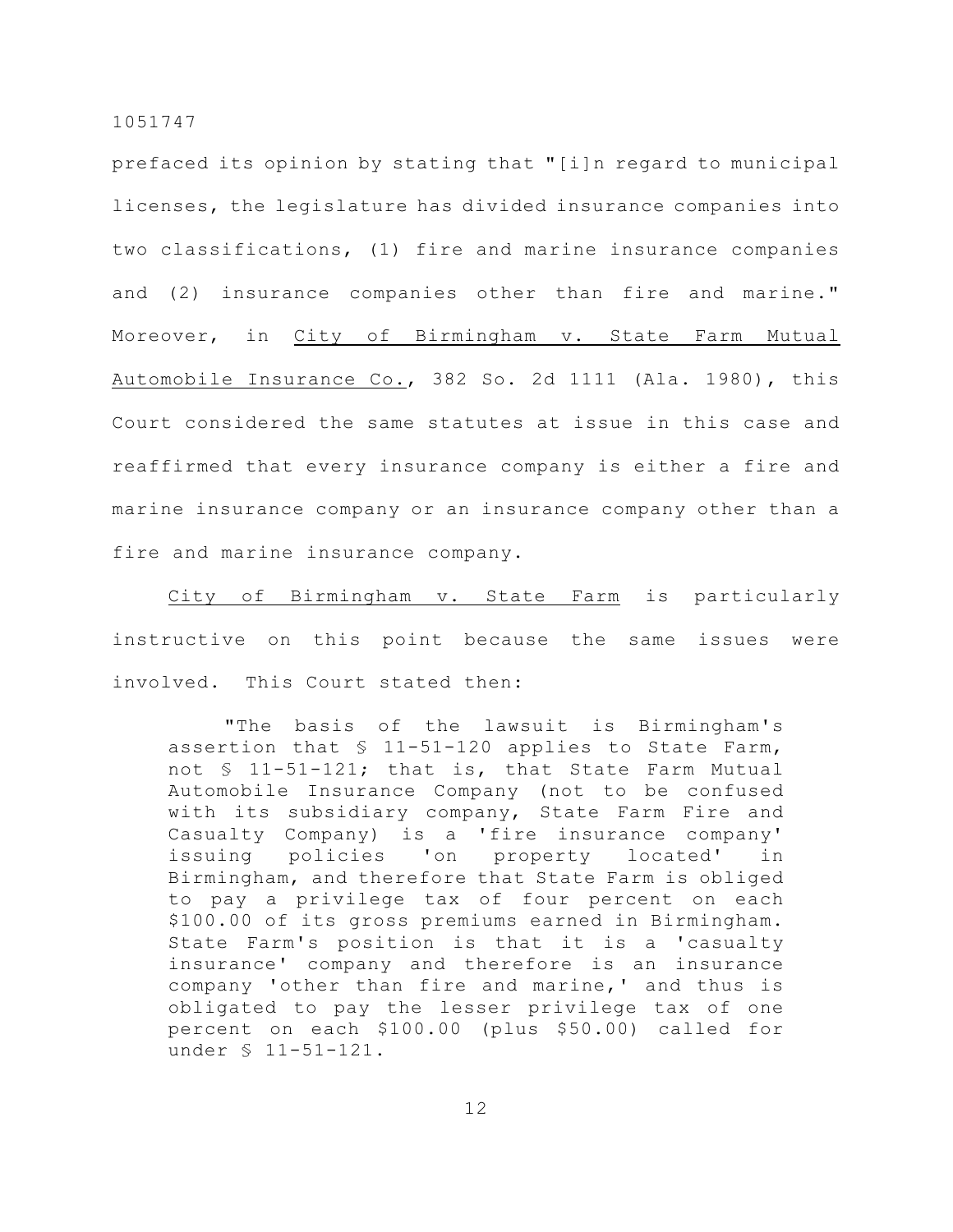"Having been unable to resolve the question administratively, State Farm brought this action to have the Jefferson County Circuit Court declare that it should be taxed under § 11-51-121. By counterclaim Birmingham sought to make State Farm liable for privilege taxes for 1978 and retroactively to 1973, plus penalties and interest for State Farm's refusal to pay the amount allegedly owed. Following an evidentiary hearing the trial court declared that State Farm was not a fire insurance company under § 11-51-120, but was a company 'other than [a] fire and marine insurance compan[y]' and thus subject to  $\S$  11-51-121. Birmingham appeals.

"The issues presented by the parties focus initially upon the interpretations to be given these two statutes. Birmingham insists that these statutes and their predecessors, Act No. 163, Acts of Alabama, 1927, pp. 150-151; Act No. 194, Acts of Alabama, 1935, pp. 552-553; Tit. 37, §§ 736 ('other than fire and marine insurance companies') and 739 ('any fire or marine insurance company'), established classifications based upon 'property' or 'people.' There is, states Birmingham, one classification authorizing a tax measured by four percent of premiums received from policies 'on property located in [the] municipality' (see § 11- 51-120), while another classification authorizes a tax measured by one percent of premiums received from policies issued 'to citizens of said cities and towns' (see  $\frac{11-51-121(a)(4)}{a}$ . According to Birmingham, these are separate classifications which relate to the business conducted, and the business conducted by State Farm is the selling of 'automobile physical damage insurance.' That kind of insurance, Birmingham contends, is 'property' insurance which is a class of 'fire insurance,' making State Farm a fire insurance company."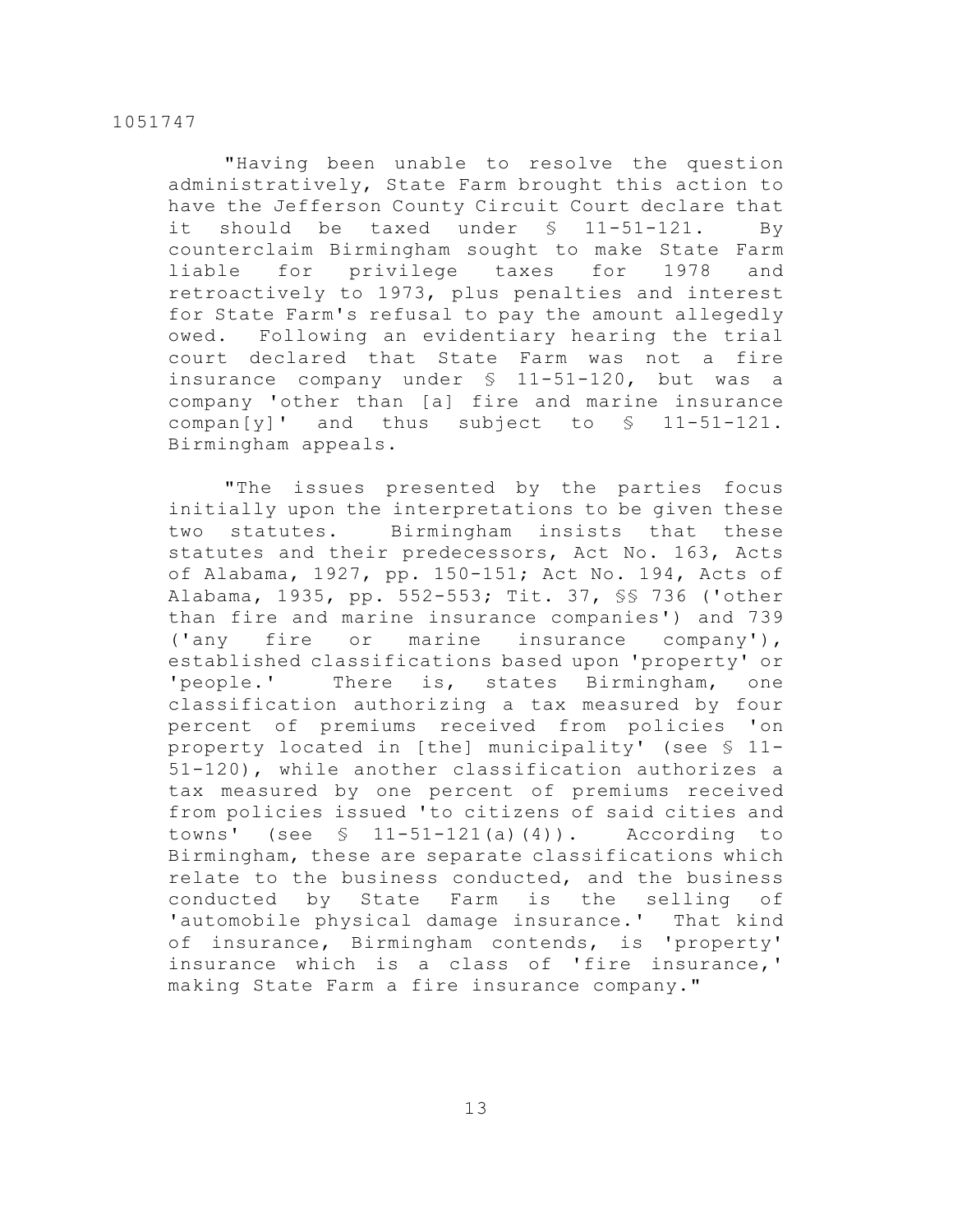382 So. 2d at 1112-13. After considering the parties' arguments, this Court ultimately accepted the position advocated by State Farm and affirmed the judgment of the trial court. In doing so, this Court acknowledged that classifying insurance companies using only the two categories created by the legislature was not easy, "because of the historical development of insurance companies, the gradual expansion of coverages, and the fact that companies organized for one type of risk (e.g., fire) might actually write other coverages partially or exclusively." 382 So. 2d at 1114. Thus, this Court in City of Birmingham v. State Farm was cognizant of the fact that an insurance company other than a fire-insurance company might write some fire insurance, but the Court nevertheless recognized that it was obligated to use the classification system provided by the legislature and to categorize an insurance company as either a "fire and marine insurance company" or an "insurance company, other than fire and marine insurance companies."<sup>2</sup> Since City of Birmingham v.

 $2$ That categorization is, in turn, dependent on "the character of the company itself," that is, "the nature of [its] principal business endeavor, as manifested by its charter, its activities and its operations." City of Birmingham v. State Farm, 382 So. 2d at 1114-15.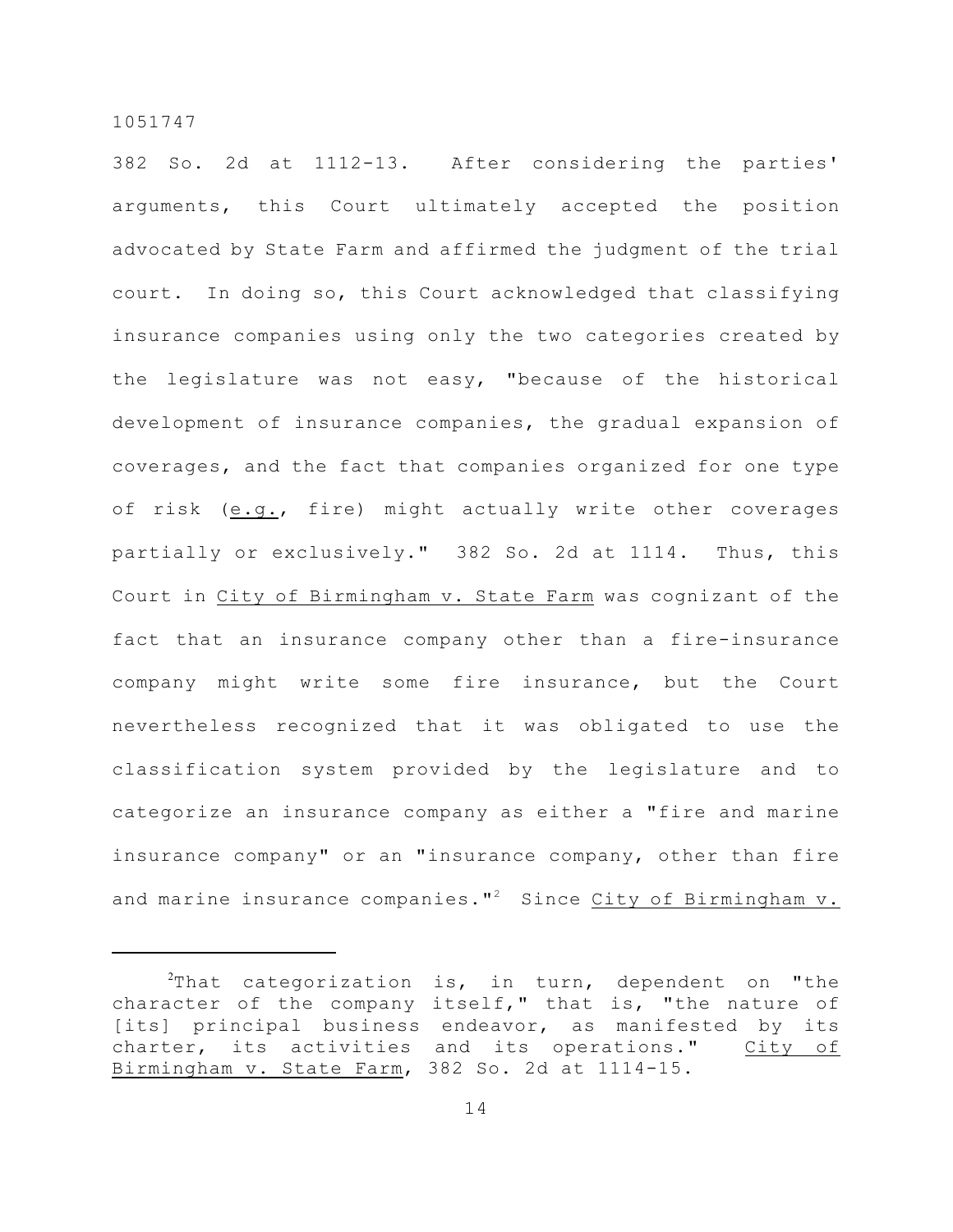State Farm was decided in 1980, the legislature has not amended the license-tax statutes, and we must consider the legislature's inaction in our decision today. See Hexcel Decatur, Inc. v. Vickers, 908 So. 2d 237, 240 (Ala. 2005) ("[R]egardless of how this Court might today decide this question if writing on a clean slate, we are not doing so and we must now decide this question in light of [our previous decision] and the subsequent inaction of the Legislature.").

Notwithstanding the unambiguous language of the licensetax statutes and our previous caselaw interpreting those statutes, the City argues that insurance companies need not be categorized as simply "fire and marine insurance companies" or "insurance compan[ies], other than fire and marine insurance companies" and taxed entirely at the corresponding rate. Rather, the City argues, insurance companies should be taxed at the 4% rate on the fire-insurance policies they sell and at the 1% rate on the other insurance policies they sell. In support of this argument, the City cites  $$11-51-95$ , Ala. Code 1975, which was not cited in City of Birmingham v. State Farm, and which, at the times pertinent to this action, provided:<sup>3</sup>

 $3$ Section 11-51-95 was amended in April 2006, "effective for license years beginning after December 31, 2007." The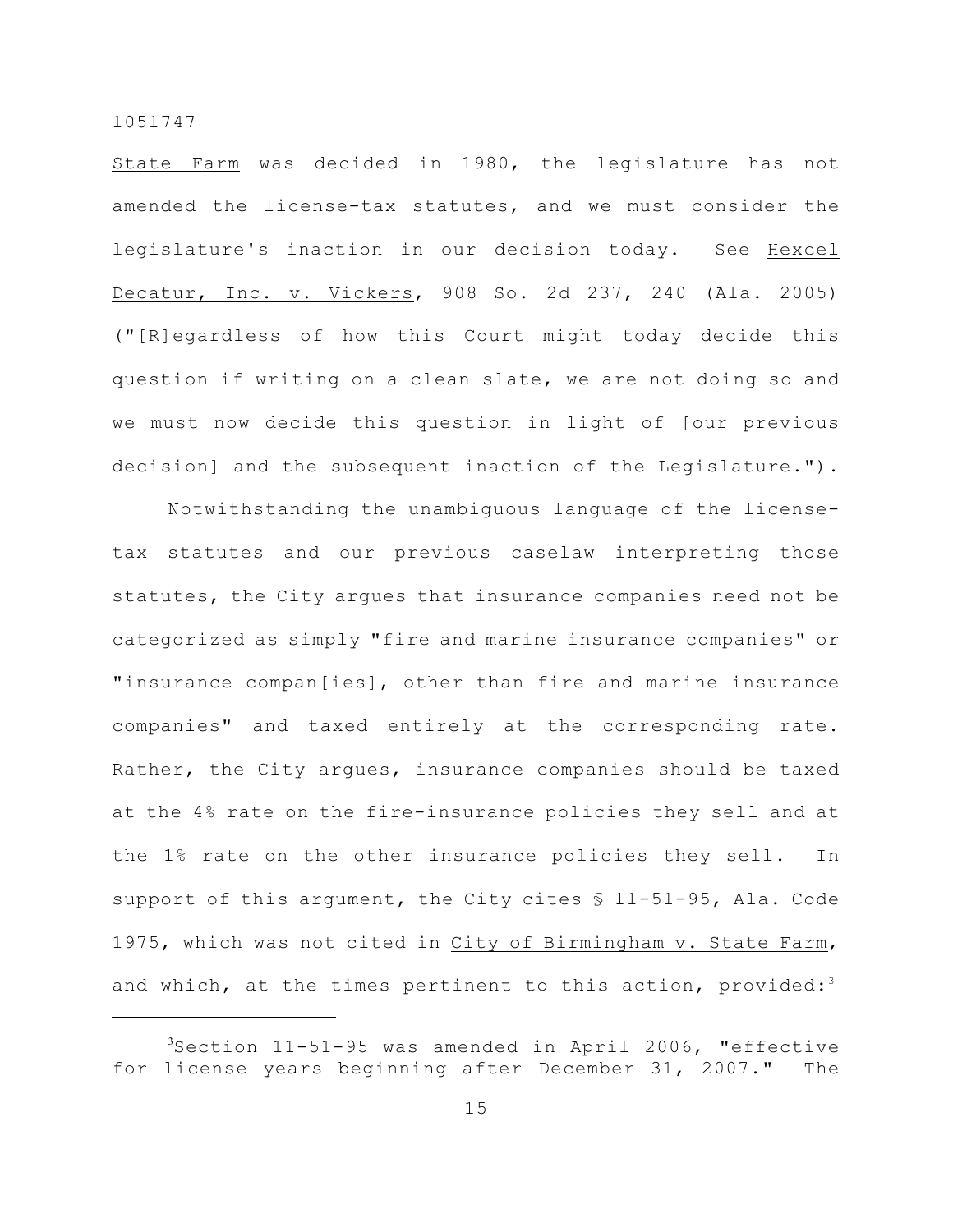"Any person, firm or corporation dealing in two or more of the articles or engaged in two or more of the businesses, vocations, occupations or professions for which a license is or may be required shall take out and pay for a license for each line of business, vocation, occupation or profession."

In conjunction with § 11-51-95 the City argues that the Alfa companies are engaged in two separate lines of business –– the sale of fire insurance and the sale of insurance other than fire insurance –– and that they may be taxed accordingly. The Alfa companies dispute that characterization and argue that they are engaged in a single line of business –– the sale of insurance.

However, regardless of whether the sale of fire insurance and the sale of insurance other than fire insurance constitute separate lines of business,  $$11-51-95$  is inapplicable to the present case because, "[w]here statutes in pari materia are general and specific, the more specific statute controls the more general statute." Crawford v. Springle, 631 So. 2d 880, 882 (Ala. 1993) (citing Ex parte Coffee County Comm'n, 583 So. 2d 985 (Ala. 1991)). Section 11-51-95, as it read at the relevant time, was a general statute governing the licensing

amendment substantially rewrote § 11-51-95.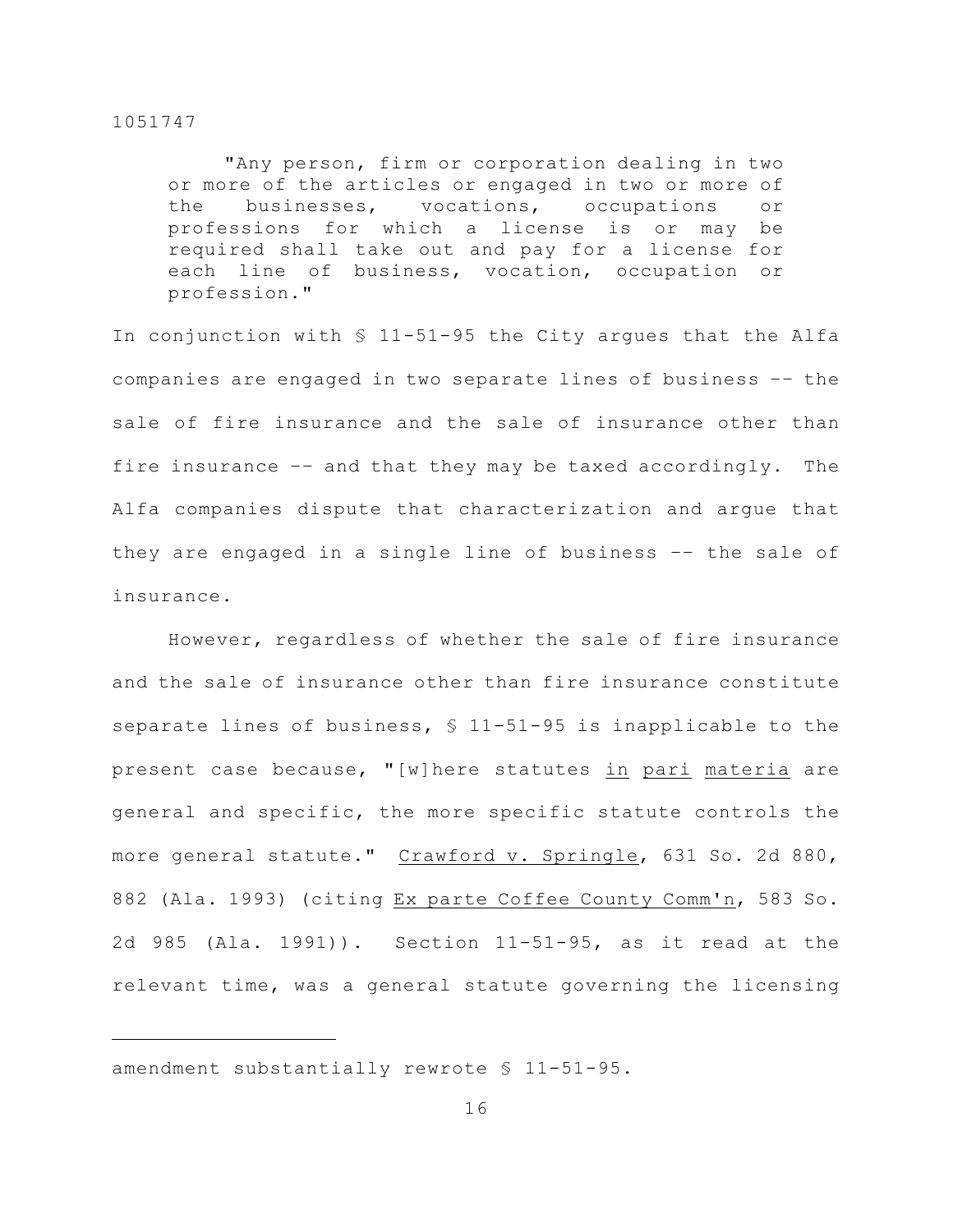of all persons, firms, or corporations engaged in "businesses, vocations, occupations or professions for which a license is or may be required." The license-tax statutes, on the other hand, are specific statutes governing the licensing of insurance companies. Therefore, if there was a conflict between § 11-51-95 and the license-tax statutes, the licensetax statutes controlled.

The City argues that there was no conflict between the statutes, and that the City's interpretation is consistent with the principle that "'[s]tatutes should be construed together so as to harmonize the provisions as far as practical.'" Dollar v. City of Ashford, 677 So. 2d 769, 770 (Ala. 1995) (quoting Ex parte Jones Mfg. Co., 589 So. 2d 208, 211 (Ala. 1991)). However, this argument fails when the language of the statutes is examined. Section 11-51-121 forbids a municipality the size of the City from imposing upon an insurance company, other than a fire or marine insurance company, any "license or privilege tax or other charge for the privilege of doing business" other than a tax not exceeding 1% (plus \$50) on premiums "received during the preceding year on policies issued during said year to citizens of said cities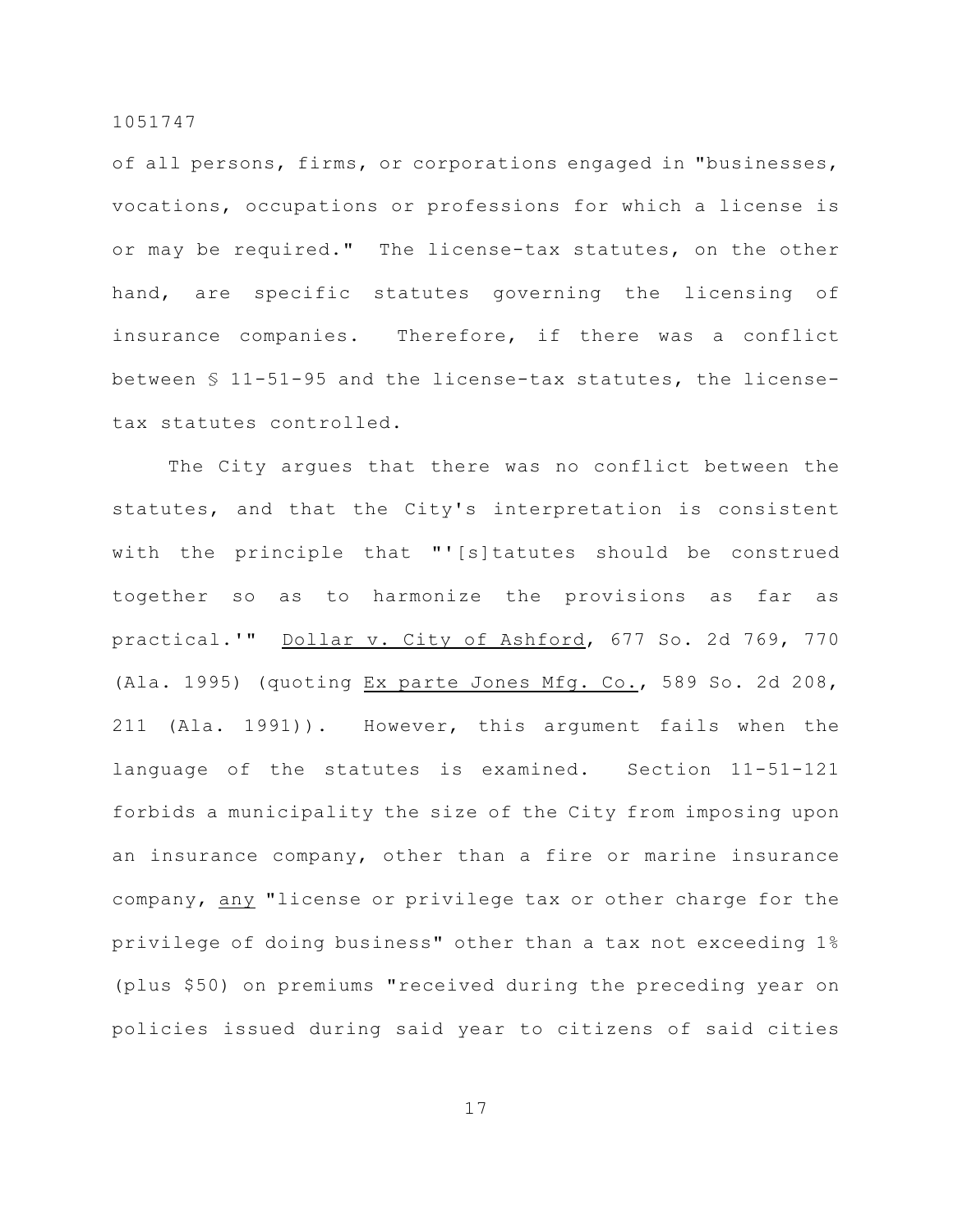and towns." Clearly, a 4% tax on fire-insurance policies issued by that same company would have to be considered just such an additional license, tax, or charge, even if we were to uphold the City's argument that the tax was authorized under  $$ 11-51-95.$  Thus, the statutes conflicted, and  $$ 11-51-95$ must accordingly give way to the specific license-tax statutes.

The City also argues that interpreting the license-tax statutes in the manner the Alfa companies advocate would be unreasonable because a fire-insurance company could lessen its tax burden merely by expanding its offerings to include additional lines of insurance so that the insurance company was no longer considered only a fire-insurance company:

"The unreasonableness of Alfa's argument is also exemplified by contrasting the effect of Alfa's argument with the hypothetical set out by the trial court. If Delta Company sells only fire insurance and is paid \$400,000 in premiums, it would be deemed entirely a fire insurance company and its license tax would be \$16,000 since it would all be at the 4% rate. In contrast, if Sigma Company receives the same amount for the issuance of fire policies, plus \$600,000 for the issuance of other policies, under Alfa's argument it would pay only \$10,000 in license tax at the 1% rate because it would say that it is an 'other' insurance company. It is completely illogical for Sigma to get a \$6,000 reduction in license taxes because it receives \$600,000 in non-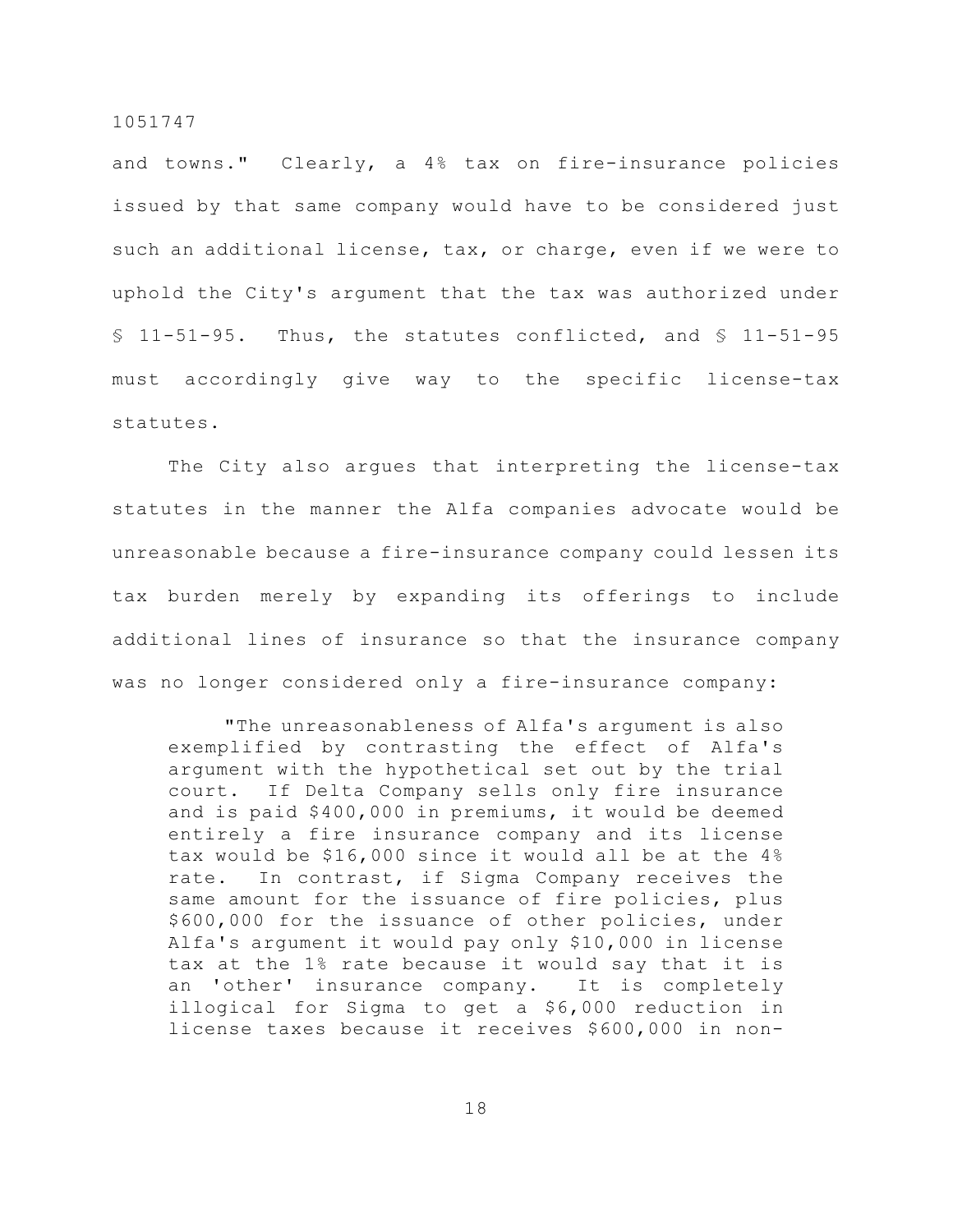fire premiums on top of the same amount of fire premiums that Delta Company receives."

The City and the Retirement Plan's brief, p. 48 (emphasis omitted; internal citations to record omitted). In the alternative, the City argues that strict adherence to the two categories created in the license-tax statutes could even result in the unreasonable result of some premiums avoiding taxation altogether:

"Using Alfa's interpretation, for a company selling both fire and other insurance that is classified as only a fire insurance company, we would look solely to § 11-51-120. It states that the maximum tax is to be calculated 'upon a percentage of ... premiums ... on policies issued ... on property located in such municipality.' This statute does not provide for a license tax on premiums on policies that are not 'on property.' Thus, regardless of the amount of premiums received by the company for health or casualty policies, under this statute the tax would be payable only on the basis of the premiums for policies on property. Using Alfa's argument, only § 11-51-120 would apply and the remaining premiums would not even be subject to tax, unless the words 'on property' are ignored."

The City and the Retirement Plan's brief, p. 49 (emphasis omitted).

However, regardless of this Court's view of the reasonableness or ultimate wisdom of the language used in a duly enacted statute, we are bound to interpret that language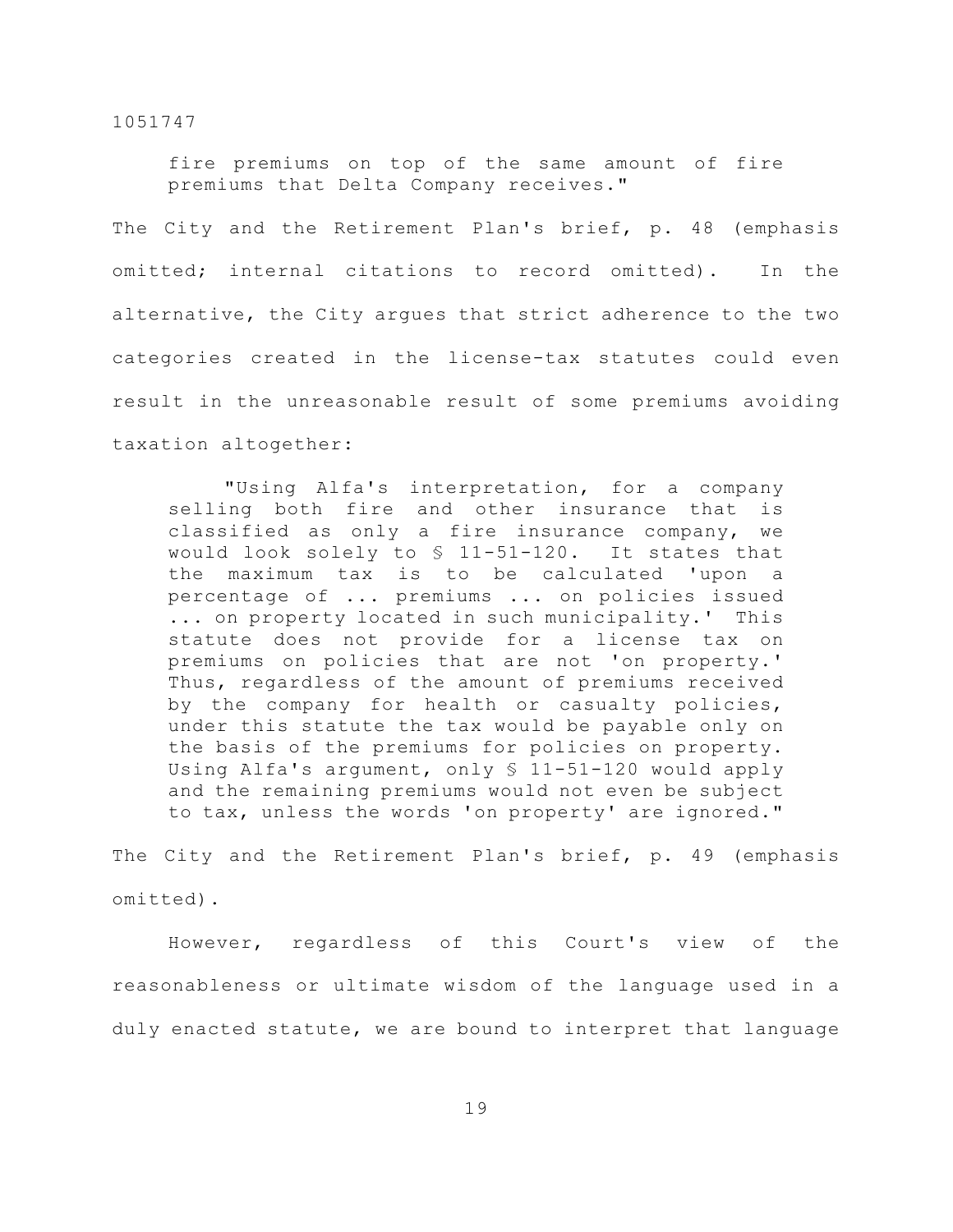to mean exactly what it says. As we stated in DeKalb County LP Gas Co. v. Suburban Gas, Inc., 729 So. 2d 270, 276 (Ala. 1998):

"It is true that when looking at a statute we might sometimes think that the ramifications of the words are inefficient or unusual. However, it is our job to say what the law is, not to say what it should be. Therefore, only if there is no rational way to interpret the words as stated will we look beyond those words to determine legislative intent. To apply a different policy would turn this Court into a legislative body, and doing that, of course, would be utterly inconsistent with the doctrine of separation of powers. See Ex parte T.B., 698 So. 2d 127, 130 (Ala. 1997)."

We cannot say that the license-tax statutes, when interpreted as written, lead to an absurd result that would make it necessary for this Court to "look beyond those words." Id. For that reason, we are bound to use the classification system created by the legislature, and we therefore hold that every insurance company is either: 1) a "fire and marine insurance company," in which case a municipality may impose, pursuant to § 11-51-120, a license tax of up to 4% upon all of the policies issued by that company on property located within that municipality, or 2) an "insurance company, other than fire and marine insurance companies," in which case a municipality may impose, pursuant to § 11-51-121, a license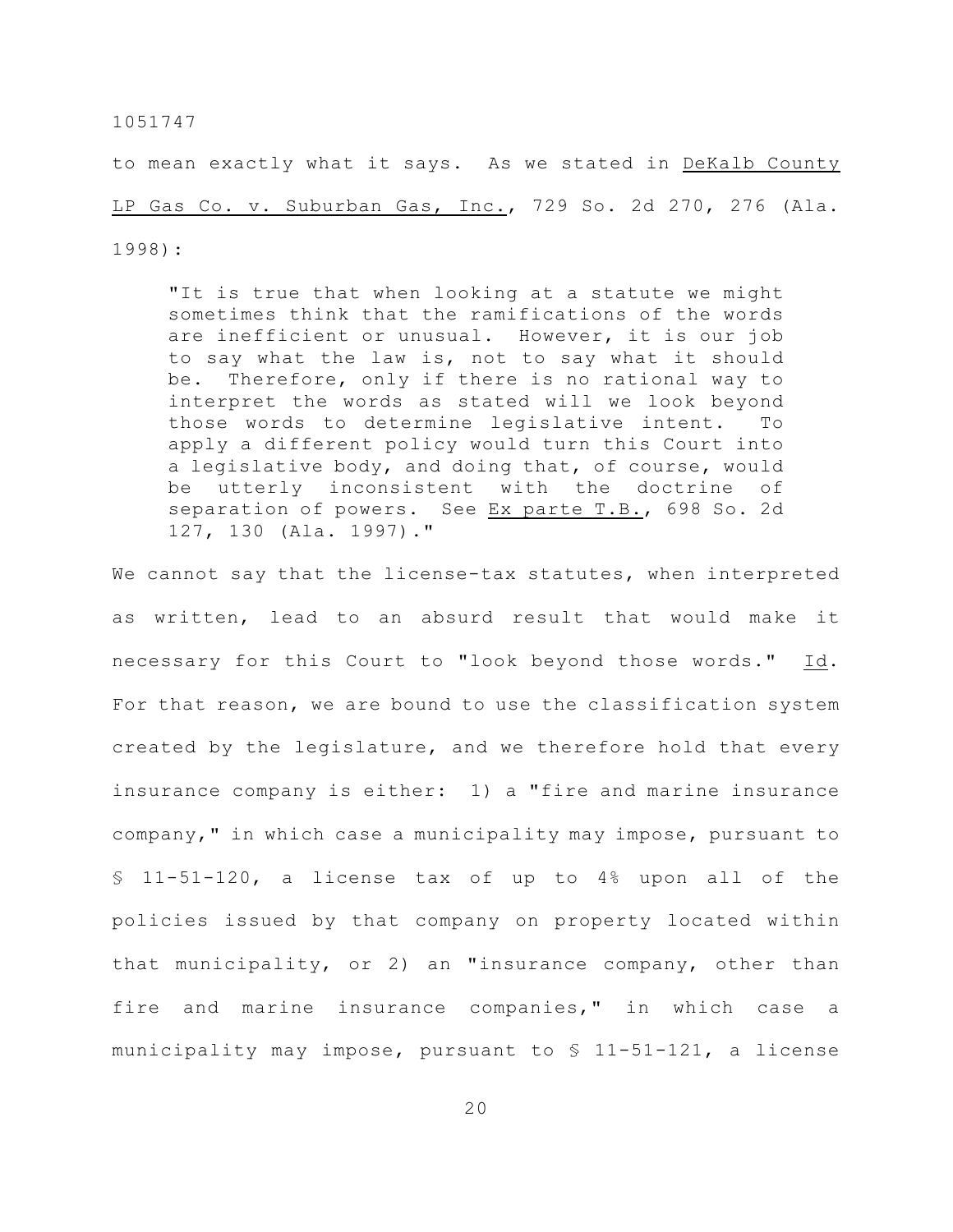tax of 1% (plus the authorized statutory fee) upon all of the policies issued by that company on policies issued to citizens of that municipality.

We now must consider whether AMIC and AMGIC should be classified as fire and marine insurance companies or as insurance companies other than fire and marine insurance companies. In making that determination we rely on the "functional" test adopted by this Court in City of Birmingham

#### v. State Farm:

"It is notable that in [City of Sheffield v. Home Insurance Co., 234 Ala. 382, 174 So. 779 (1937), and City of Sheffield v. General Exchange Insurance Corp., 234 Ala. 386, 74 So. 782 (1937),] and in [Motors Ins. Corp. v. City of Birmingham, 269 Ala. 339, 113 So. 2d 147 (1959),] as well, both the trial court and this Court looked to the evidence to determine the nature of the insurance company. Indeed, the emphasis of the statutes under consideration is not upon the amount of earned premium allocable to fire insurance, but upon the character of the company itself. The arguments of counsel for both sides take this position. Under these statutes the amount of premium so allocable is one, but only one, incident or element of that character. The record discloses that State Farm does not in fact write a separate policy covering only automobile physical damage risks. Instead the company issues one policy making available the following coverages: bodily injury and property damage liability, medical payments, comprehensive, collision, uninsured motor vehicle, automobile death indemnity and specific disability, total disability and loss of earnings, emergency road service, and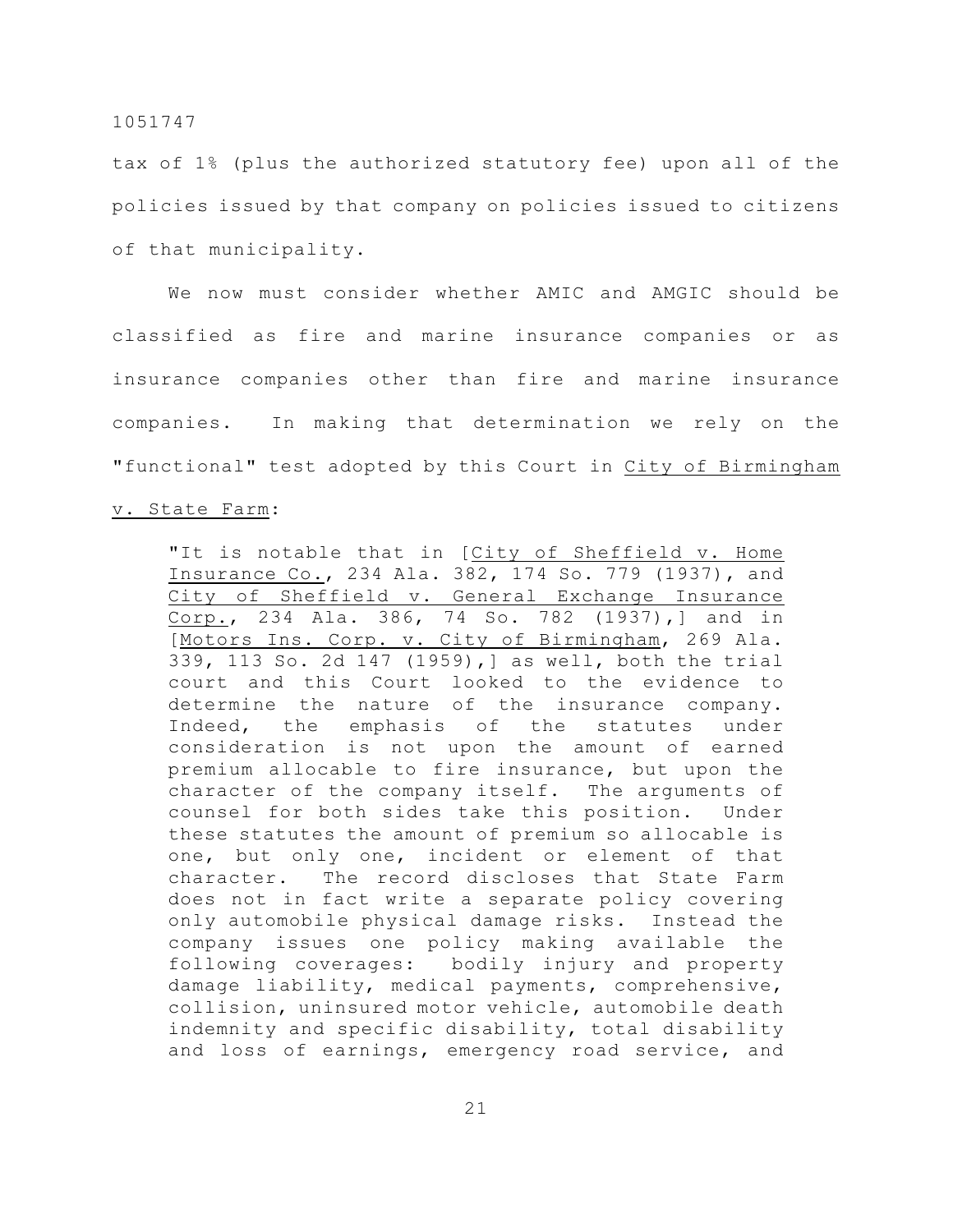automobile rental reimbursement. The comprehensive coverage pays for loss to the vehicle (except from collision) due to missiles, falling objects, theft, larceny, explosion, earthquake, windstorm, hail, water, flood, malicious mischief or vandalism, riot or civil commotion, collisions with birds or animals, and fire. (The company also writes health and accident policies.) This evidence justifies State Farm's contention that it is a 'casualty' company, the classification, incidentally, which it occupies with the State Department of Insurance for rate regulation as well as for State Taxation. Examination of the evidence supports the finding of the trial court, therefore, that State Farm falls into the category of 'other than fire and marine.' And because we have no legislative guidance on the proper classification to be accorded to any particular company, this functional test is the appropriate test to apply in individual cases. In other words, the nature of the principal business endeavor, as manifested by its charter, its activities and its operations, will control the application of the classifications established by §§  $11-51-120$ ,  $-121$ ."

382 So. 2d at 1114-15. In its order granting the City's motion for a summary judgment on the license-tax claims, the trial court purported to apply this functionality test to AMIC and AMGIC and concluded, in a footnote, that they were both fire-insurance companies:

"The court notes for purposes of the record that should it solely rely on [City of Birmingham v. State Farm Mutual Automobile Insurance Co., 382 So. 2d 1111 (Ala. 1980),] as [AMIC and AMGIC] urge, the 'functionality' test proposed by the [City of Birmingham v. State Farm] court would dictate that AMIC and AMGIC should be classified as 'fire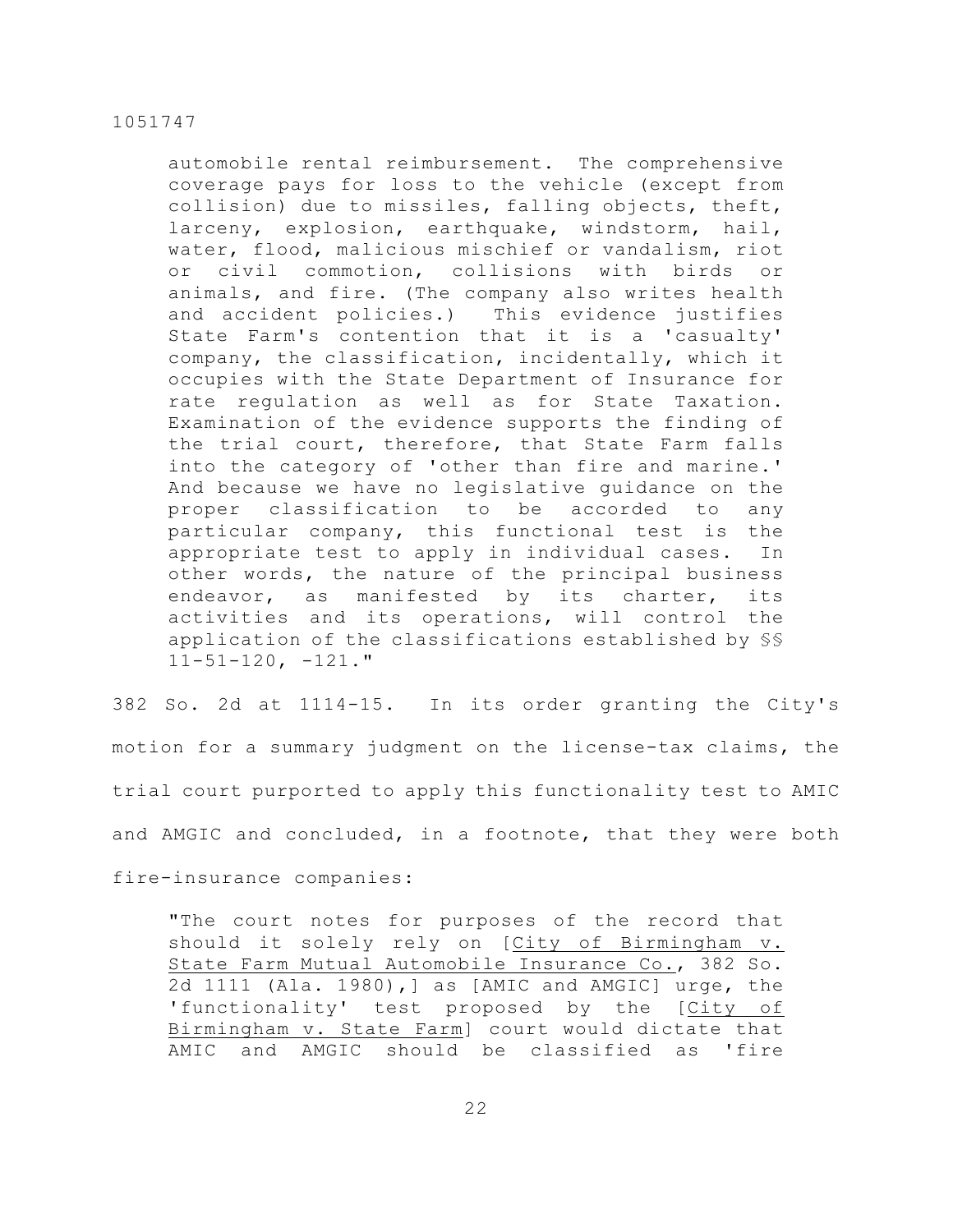insurance' companies because property insurance, as 'fire' insurance is now known, is the principal endeavor of both companies, manifested by their charters, their activities and operations as more fully set forth in the undisputed facts."

For the reasons that follow, we disagree with that conclusion.

In applying the City of Birmingham v. State Farm functionality test to AMIC and AMGIC, we seek to identify the nature of their respective "principal business endeavor[s]," by examining each company's charter, activities, and operations. 382 So. 2d at 1115. In regard to AMIC's and AMGIC's charters, it is undisputed that neither company was chartered as a fire-insurance company. This fact weighs in favor of a finding that AMIC and AMGIC are insurance companies other than fire and marine insurance companies.

The City, however, argues that AMIC and AMGIC's activities and operations are consistent with a finding that they are both fire-insurance companies. In support of this argument, the City notes that both companies, in their articles of incorporation, assumed the right to sell fire insurance and that both companies do in fact sell such insurance. However, while that is true, both companies, in their articles of incorporation, claimed broad powers and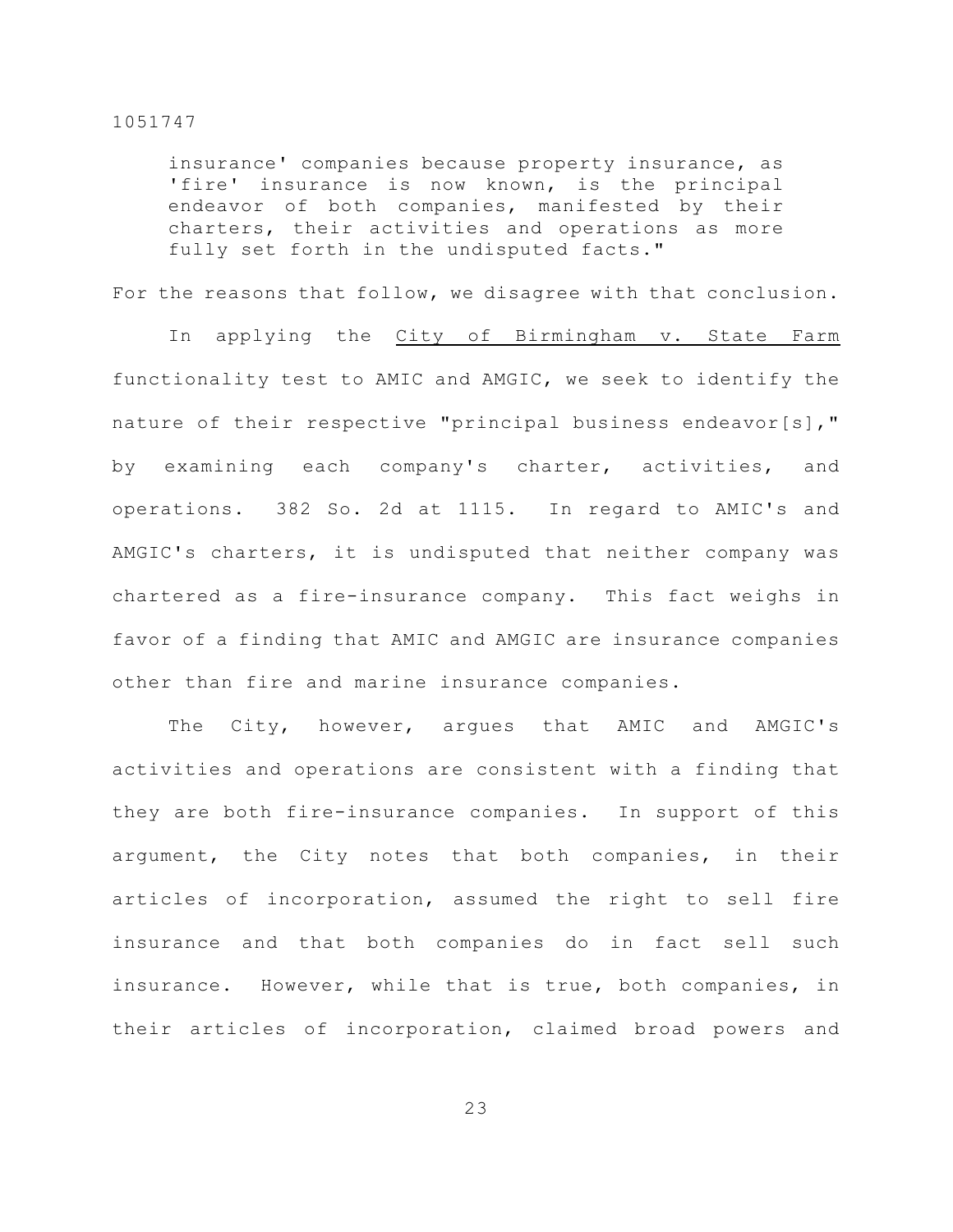simultaneously claimed the right to sell disability insurance, automobile insurance, liability insurance, steam-boiler insurance, use and occupancy insurance, allied lines of insurance, and all other lawful types of insurance. Thus, the mere fact that AMIC and AMGIC claimed the right to sell fire insurance is no more indicative of a finding that they are fire-insurance companies than it is a finding that they are "steam-boiler" insurance companies.

More relevant is the amount of fire insurance AMIC and AMGIC did in fact sell during the years in question. Even that is difficult to quantify, however, because the City and AMIC and AMGIC do not agree on what constitutes "fire insurance." The City argues, and the trial court agreed, that AMIC and AMGIC's homeowner, tenant, manufactured-home, farmowner, business-owner, scheduled-property, personal-articles, machinery and livestock floater, and watercraft-package policies should all be considered "fire insurance" because more than 90% of the losses paid under those policies are for standard fire-insurance-type losses. AMIC and AMGIC, however, argue that only approximately 8.5% and 26.5%, respectively, of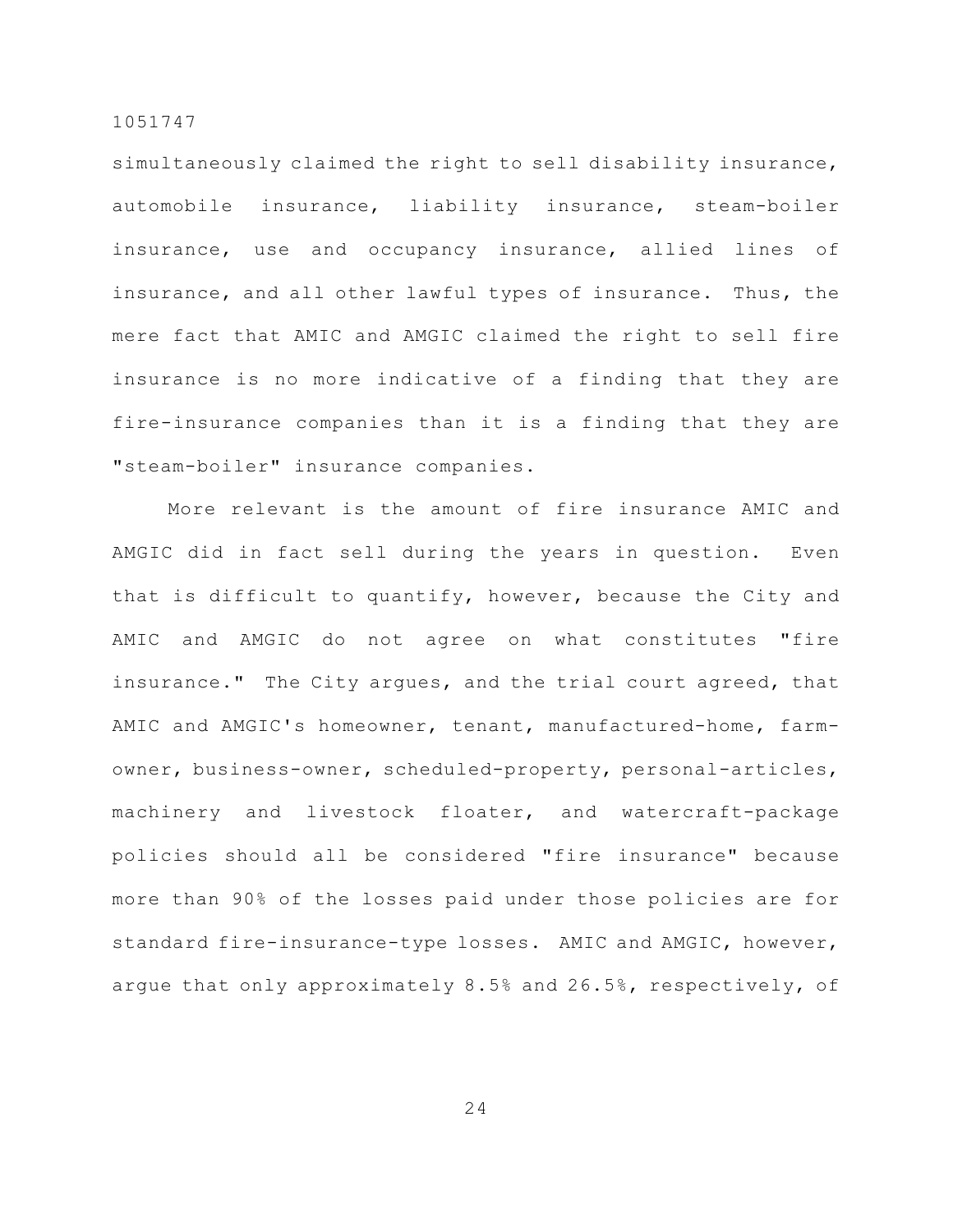the premiums they received during the time in question were allocable to fire coverage.

However, regardless of how fire insurance is defined, our previous caselaw makes it clear that the sale of fire insurance was neither AMIC's nor AMGIC's principal business endeavor. In City of Birmingham v. State Farm, Birmingham claimed that State Farm was a fire-insurance company based on the fact that State Farm sold automobile physical-damage coverage, which, Birmingham claimed, was a type of property insurance that is, in turn, a type of fire insurance. 382 So. 2d 1113. However, this Court found it to be crucial that State Farm did not, in fact, issue a policy covering only physical damage to automobiles. Rather, State Farm issued a single comprehensive policy making available multiple types of coverage, including bodily-injury and property-damage liability, medical payments, comprehensive, collision, uninsured motor vehicle, automobile-death indemnity and specific disability, total disability and loss of earnings, emergency road service, and automobile-rental reimbursement. Coupled with the facts that State Farm was not chartered as a fire-insurance company and had never classified itself as a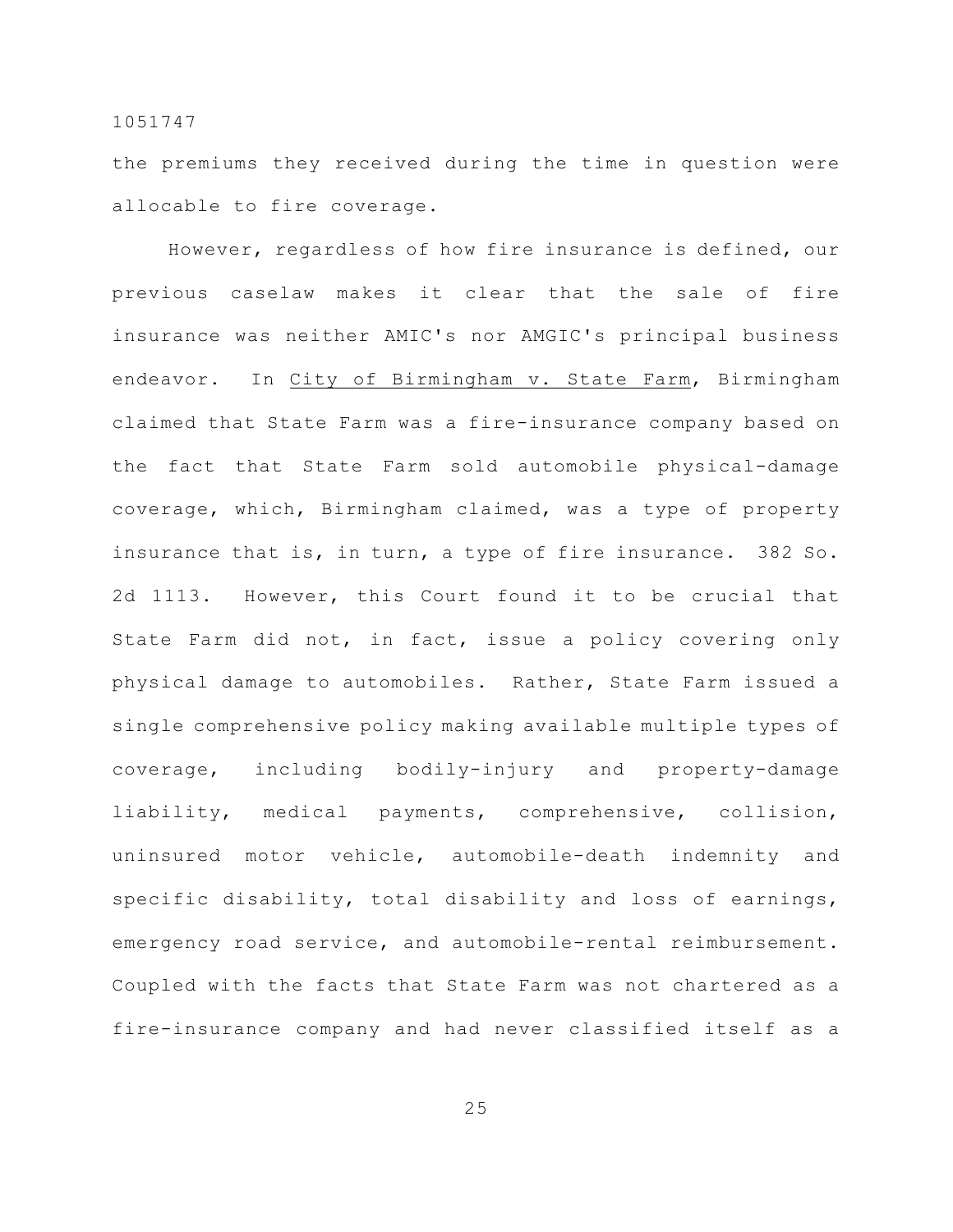fire-insurance company, this Court concluded that State Farm was an insurance company other than a fire or marine insurance company. 382 So. 2d at 1115.

AMIC and AMGIC have submitted evidence indicating that 65% of the premiums earned by each of AMIC and AMGIC during the years in question come from comprehensive automobile policies markedly similar to those sold by State Farm in City of Birmingham v. State Farm, which this Court determined were not fire insurance. Thus, even if this Court were to agree with the City's position that AMIC and AMGIC's homeowner, tenant, manufactured-home, farm-owner, business-owner, scheduled-property, personal-articles, machinery and livestock floater, and watercraft-package policies should all be considered fire insurance, it would nevertheless be true that 65% of AMIC and AMGIC's business was attributable to the type of automobile policies this Court previously held were not fire insurance. In light of this fact, we cannot say that the sale of fire insurance was the principal business endeavor of those companies. Thus, under the functionality test adopted by this Court in City of Birmingham v. State Farm, AMIC and AMGIC are properly classified for license-tax-statute purposes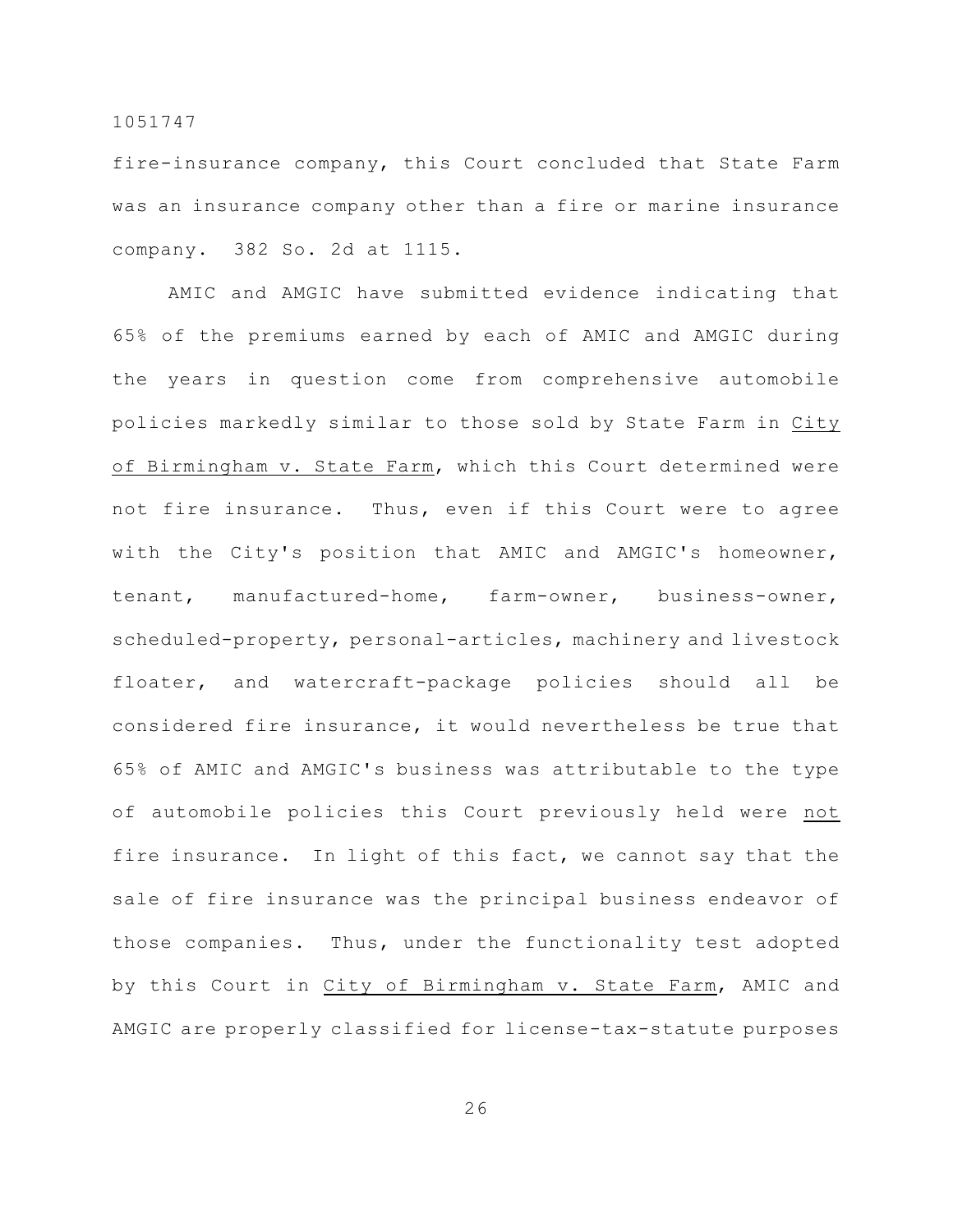as insurance companies other than fire and marine insurance companies. $4$  Accordingly, the summary judgment in favor of the City and against AMIC and AMGIC on the license-tax claims is due to be reversed.

## IV.

We next consider the summary judgment entered on the pension-fund claims for the years 1995, 1996, and 1997. These claims hinge on language in the 1991 Pension Act that requires "each insurance company writing fire insurance on property" in Mobile or its police jurisdiction to pay the City 4% of the gross premiums collected on that insurance with half of that sum (2%) to be credited to the Retirement Plan. The 1991 Pension Act does not define the term "fire insurance," and the City and the Retirement Plan take the expansive view that the term includes any insurance against the risk of loss by fire

 $4$ We recognize that in Motors Insurance Corp. v. City of Birmingham, 269 Ala. 339, 113 So. 2d 147 (1959), this Court held that Motors Insurance Corporation could be classified as a fire-insurance company even though the only insurance it had ever issued was automobile insurance. However, Motors Insurance Corporation was also chartered as a fire-insurance company and had represented itself to the State Department of Insurance as a fire-insurance company in order to receive favorable tax treatment. There is no allegation that either AMIC or AMGIC has ever represented itself as a fire-insurance company.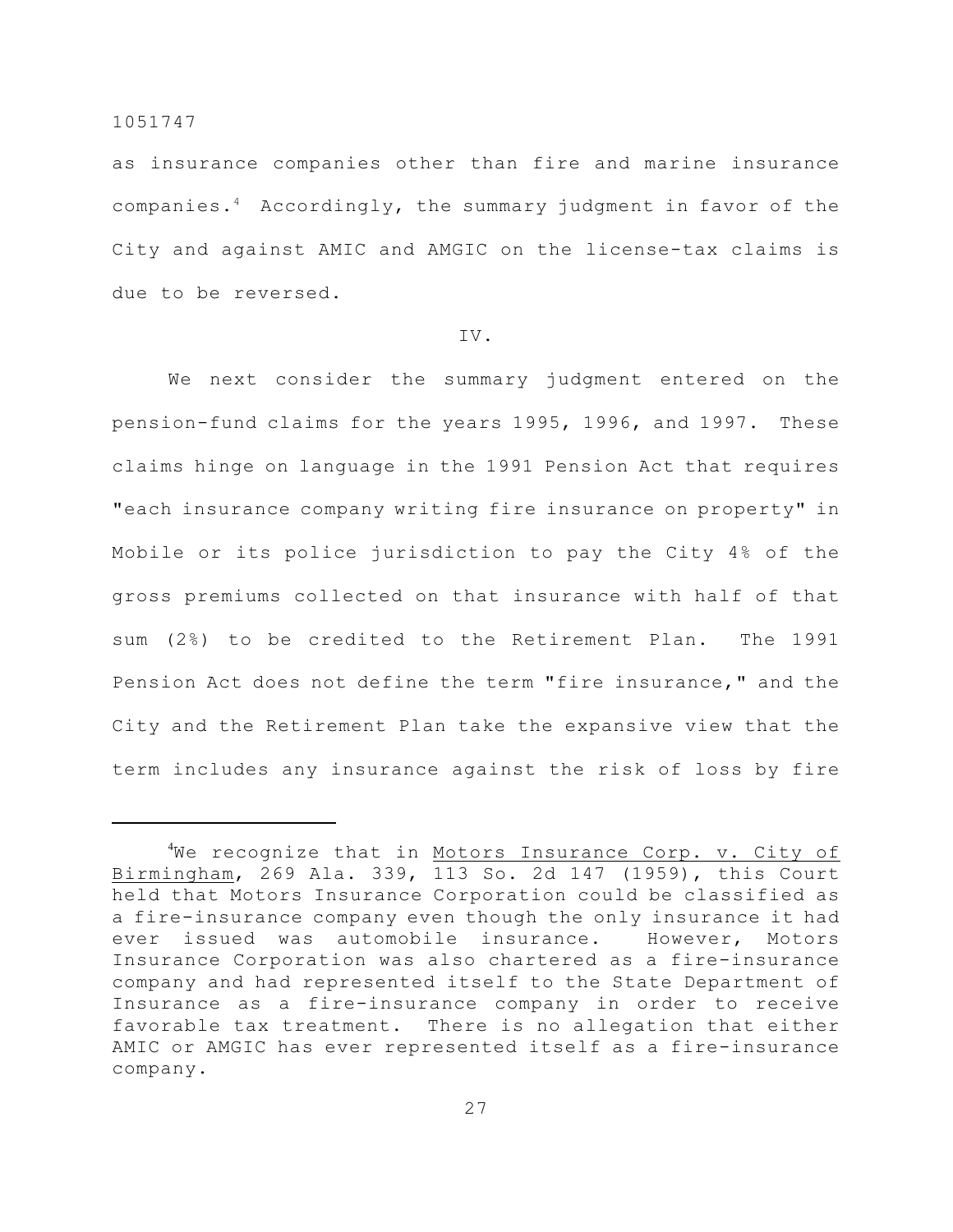–– regardless of the type of policy that coverage is found in –– while the Alfa companies take the more narrow view that the term refers only to fire-insurance policies per se.

The City and the Retirement Plan make essentially two arguments in support of their interpretation of the 1991 Pension Act. First, they argue that this Court endorsed their perspective in State Farm Mutual Automobile Insurance Co. v. Board of Trustees of Firemen's Pension & Relief Fund, 291 Ala. 250, 279 So. 2d 512 (1973), in which this Court considered Act No. 307, Ala. Acts 1943, an act similar to the 1991 Pension Act, in that it also provided for the funding of a firefighters' retirement plan, albeit in the City of Birmingham. However, although Act No. 307 is similar in purpose to the 1991 Pension Act, there is at least one important difference in the language used in the two acts. Act No. 307 states, in relevant part:

"[I]t shall not be lawful for such fire insurance company or its agent, to take or receive any premium for insurance against fire within such city, unless such fire insurance company shall pay, at the time aforesaid, to the said Firemen's Pension and Relief Fund, the amount herein provided to be paid by such fire insurance company ...."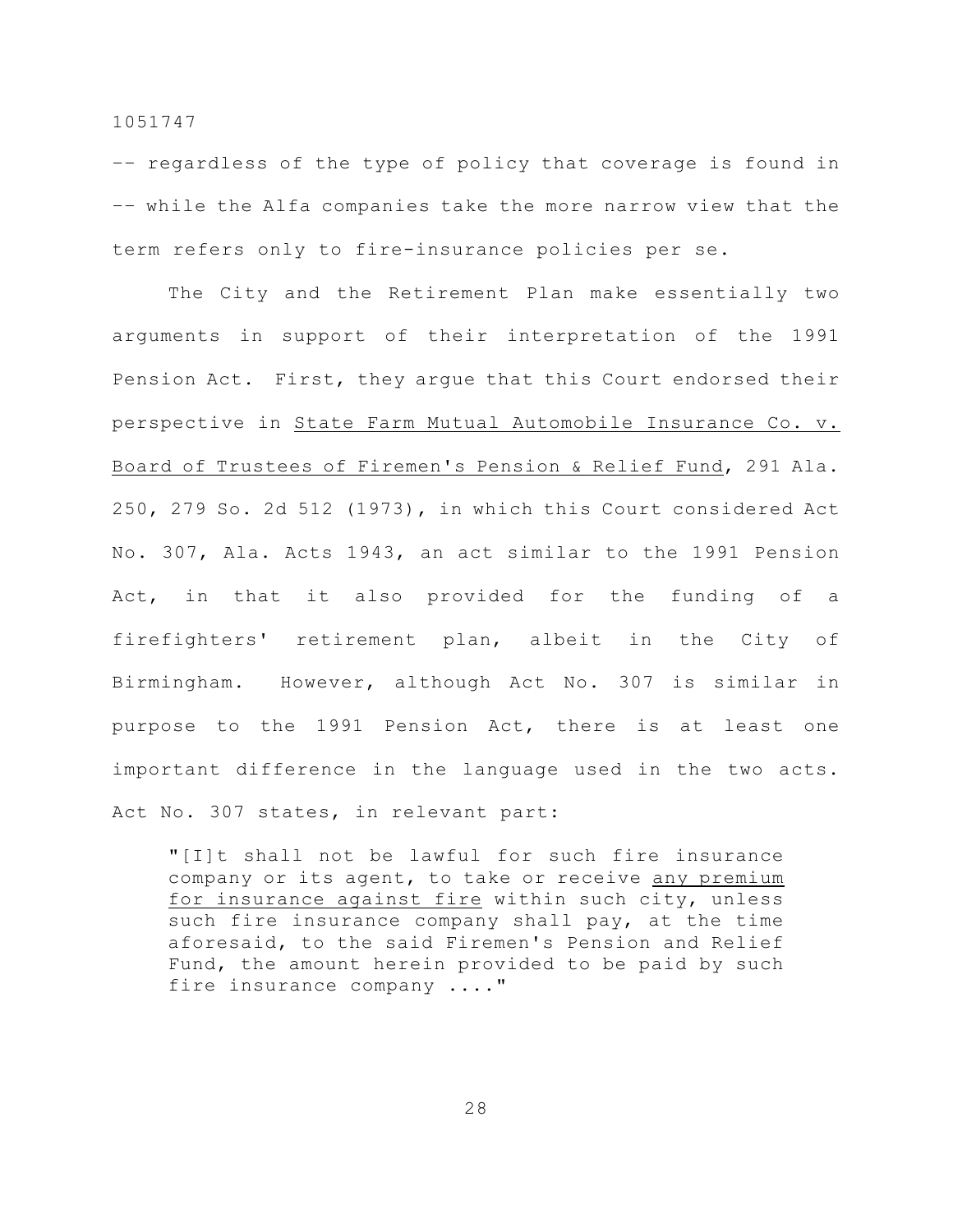(Emphasis added.) Importantly, instead of just using the undefined term "fire insurance," Act No. 307 specifically refers to "any premium for insurance against fire." The 1991 Pension Act contains no such language. Thus, although this Court in Firemen's Pension & Relief Fund interpreted Act No. 307 to require the insurance company to make payments to the retirement plan in accordance with the value of all premiums insuring against the risk of loss by fire, not just fireinsurance policies per se, 291 Ala. at 256, 279 So. 2d at 516- 17, that holding is of little guidance in the present case because of the differences in the language of the two acts.

The City and the Retirement Plan next argue that the 1997 Pension Act is itself evidence that their interpretation of the 1991 Pension Act is correct. The 1997 Pension Act was substantially identical to the 1991 Pension Act but contained an additional provision explicitly stating that "[f]or purposes of this section, 'fire insurance' means any line which insures property against the risk of loss by fire ...." Art. 6, § 6.02(d). Thus, in 1997 the legislature amended the law to explicitly comport with the position taken by the City and the Retirement Plan. Citing these facts, the City and the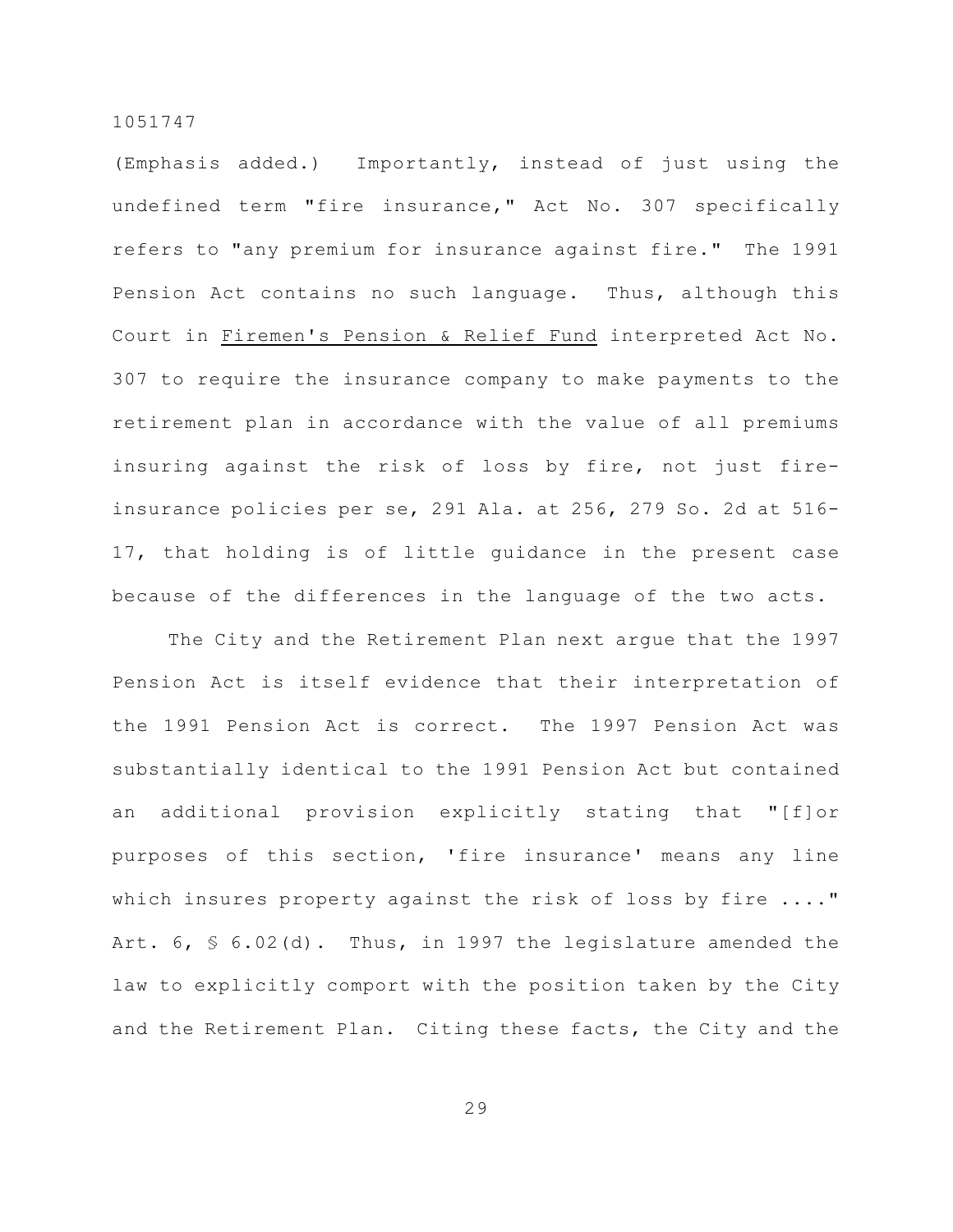Retirement Plan quote McWhorter v. State Board of Registration for Professional Engineers, 359 So. 2d 769, 773 (Ala. 1978), for the proposition that the 1997 Pension Act was the legislature's attempt to remove any doubt caused by ambiguities in the 1991 Pension Act:

"When statutes are amended or replaced by succeeding legislation, the Legislature often seeks to clarify previously ambiguous provisions. These subsequent acts by the legislature must be considered in trying to determine the intent of the legislation. 73 Am.Jur. 2d., Statutes § 178."

However, although the 1997 Pension Act might be of assistance when interpreting the 1991 Pension Act, that is true only if, in fact, the 1991 Pension Act is ambiguous. We agree that the 1991 Pension Act is ambiguous insofar as what is meant by the term "fire insurance"; however, rather than leading to the result the City and the Retirement Plan seek, it instead leads to the opposite result based on the principle that ambiguous taxing statutes must be construed in favor of the taxpayer. City of Mobile v. GSF Props., Inc., 531 So. 2d 833, 837-838 (Ala. 1988). The City and the Retirement Plan acknowledged in the trial court that this rule is applicable to the 1991 Pension Act, and, because the Alfa companies' construction of the 1991 Pension Act is, at the very least, rational, this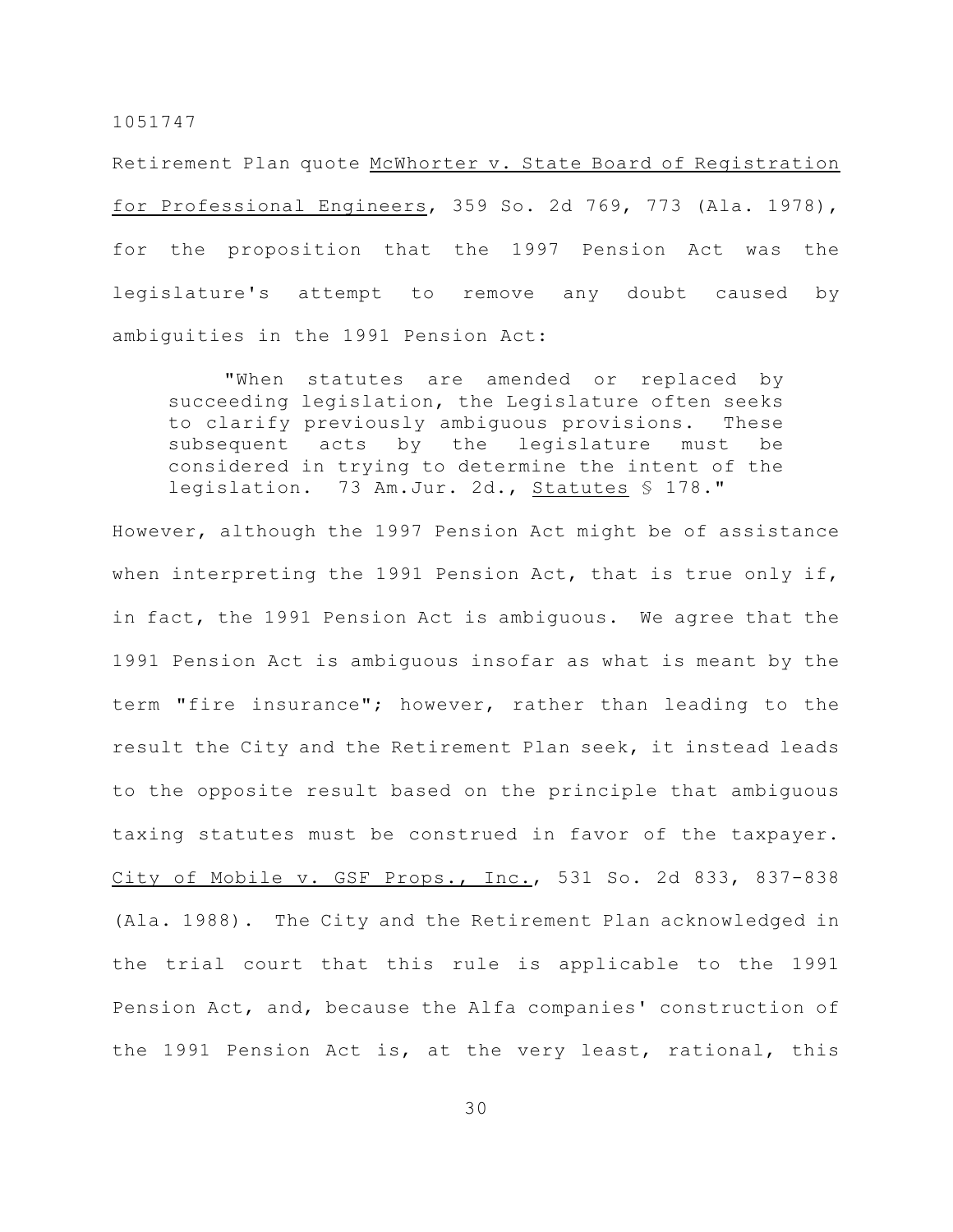principle mandates a judgment in their favor on the appealed pension-fund claims. Accordingly, the summary judgment entered in favor of the City and the Retirement Plan and against the Alfa companies on the pension-fund claims for the years 1995, 1996, and 1997 is due to be reversed.

#### V.

The City and the Retirement Plan sued the Alfa companies, alleging that they had underpaid their license taxes from 1995 through 1998 and that they had failed to make required contributions to the Retirement Plan from 1995 through 1999. The trial court entered a summary judgment in favor of the City and the Retirement Plan on all counts, and the Alfa companies appealed that judgment, arguing that the trial court had misinterpreted the relevant statutes and acts. We agree, and we hereby reverse the judgment entered by the trial court with respect to all the license-tax claims and with respect to the pension-fund claims for the years 1995, 1996, and 1997 and remand the case.

# REVERSED AND REMANDED.

See, Woodall, Smith, Bolin, and Parker, JJ., concur. Cobb, C.J., and Murdock, J., dissent. Lyons, J., recuses himself.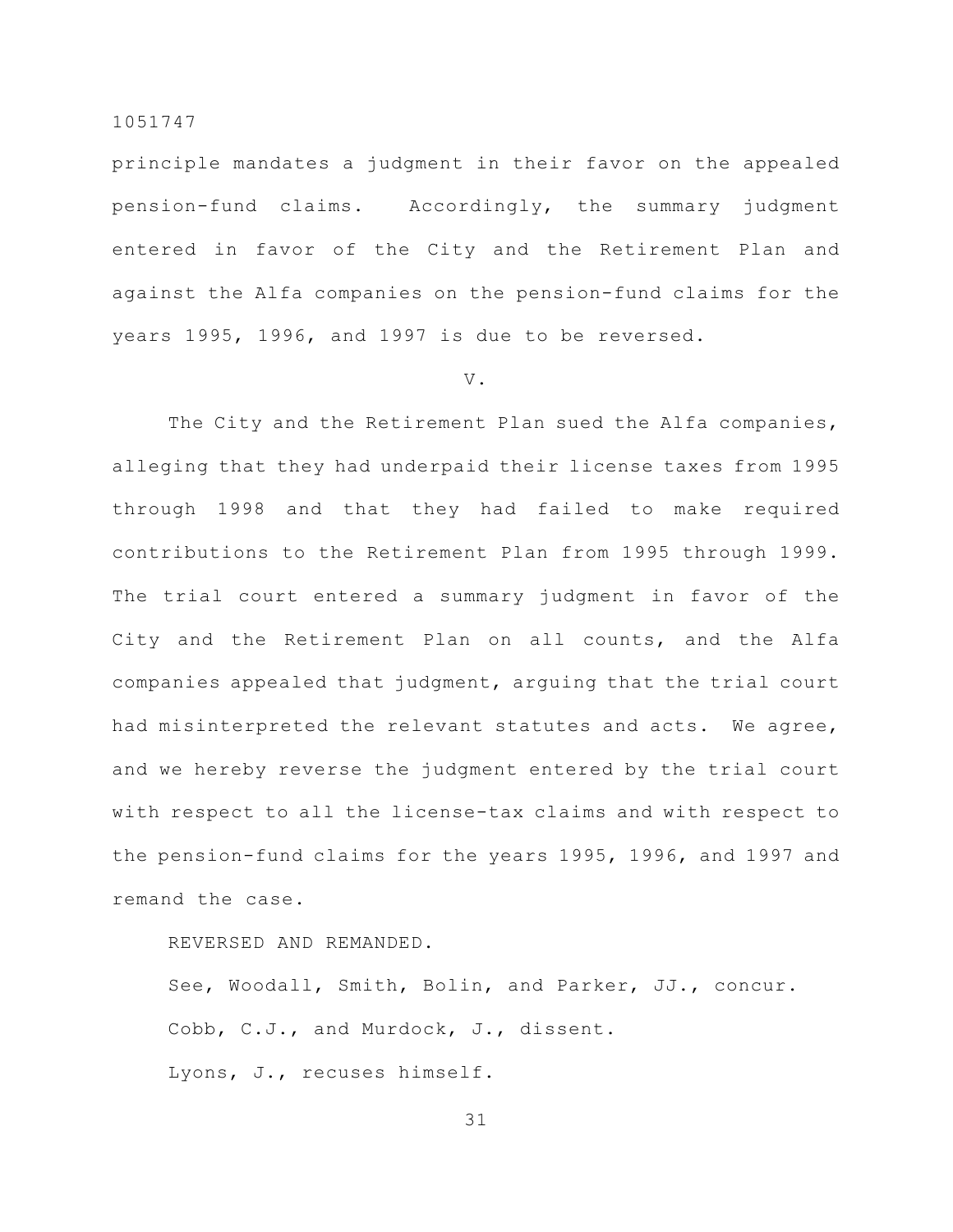MURDOCK, Justice (dissenting).

After careful consideration of the various statutes at issue, including not only §§ 11-51-120 and -121, but also § 11-51-95, as it read before a recent amendment, and taking into consideration applicable rules of statutory construction, I am compelled to dissent from the main opinion.

I begin by noting that, in my opinion, the main opinion gives too much import to the legislature's use of the phrase "fire or marine insurance company" in a statute, § 11-51-120, that places a 4% cap on the license tax that can be assessed on premiums charged for fire-insurance policies. This phraseology is consistent with the fact that, until recently in our history, insurance companies traditionally sold only one line of insurance. It also is consistent with an attempt by the legislature to place a limit on the taxing of certain types of insurance, rather than on the companies themselves.

Addressing the inefficient and unusual results achieved by interpreting the language of these statutes as rigidly applying to only certain types of companies, rather than certain types of insurance, the main opinion quotes the following passage from DeKalb County LP Gas Co. v. Suburban Gas, Inc., 729 So. 2d 270, 276 (Ala. 1998):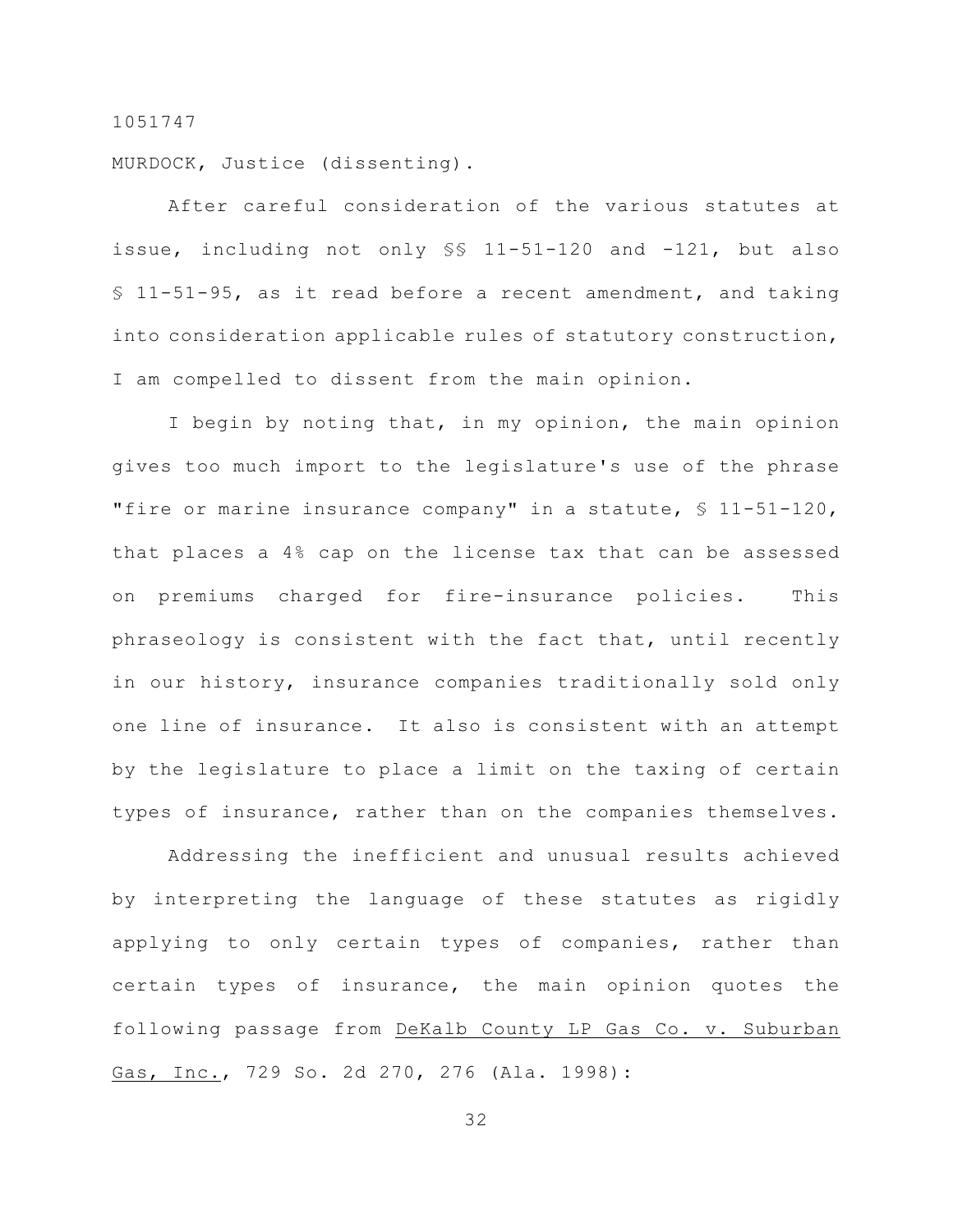"It is true that when looking at a statute we might sometimes think that the ramifications of the words are inefficient or unusual. However, it is our job to say what the law is, not to say what it should be. Therefore, only if there is no rational way to interpret the words as stated will we look beyond those words to determine legislative intent. To apply a different policy would turn this Court into a legislative body, and doing that, of course, would be utterly inconsistent with the doctrine of separation of powers. See Ex parte T.B., 698 So. 2d 127, 130 (Ala. 1997)."

(Emphasis added.) I believe the greater concern with respect to "turn[ing] this Court into a legislature body" follows from an effort to interpret the statutes as imposing different tax rates on different types of companies, rather than on different types of insurance.

After using the phrase "fire or marine insurance company" in § 11-51-120, nowhere does the legislature fulfill the legislative function of providing a definition that will allow us to discern which companies fall within that phrase and which companies do not. Accordingly, applying a companybased, rather than a policy-based, interpretation of the statutes puts this Court in the position of legislating what it means to be a "fire-insurance company." Should we consider the company's charter, its bylaws, the dollar amount of premiums sold for each type of insurance, profits made by the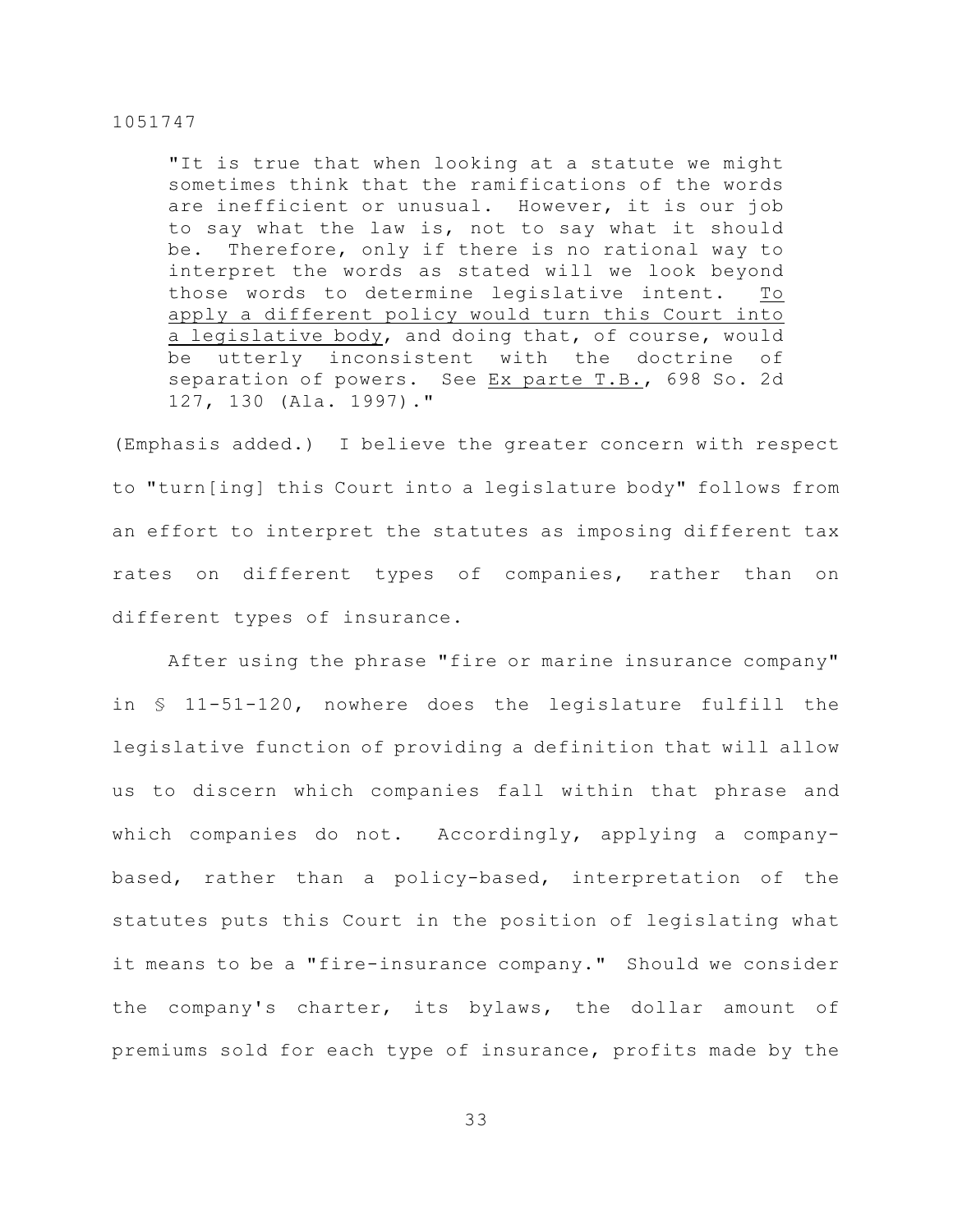company on each type of insurance, the numbers of policies sold of each type of insurance, the percentage of a company's budget devoted to the business of one type of insurance versus another, the percentage of a company's employees involved in the marketing and servicing of one type of policy versus another, the company's history, or the company's overall culture, including perhaps which type of policy was first marketed by the company? Further, once we decide which among these factors and possibly others are to be included in the calculus, we are put into the position of deciding what weight to be accorded each factor. I am more concerned that this Court will be taking on the task of a legislative body by deciding the answers to these questions than it would be in giving the statutes the more reasonable interpretation urged upon us by the City.

The City correctly points out that a company-based interpretation of the statutes would lead to irrational results that this Court cannot reasonably conclude were intended by our legislature. Among other things, the City argues as follows:

"The unreasonableness of Alfa's argument is also exemplified by contrasting the effect of Alfa's argument with the hypothetical set out by the trial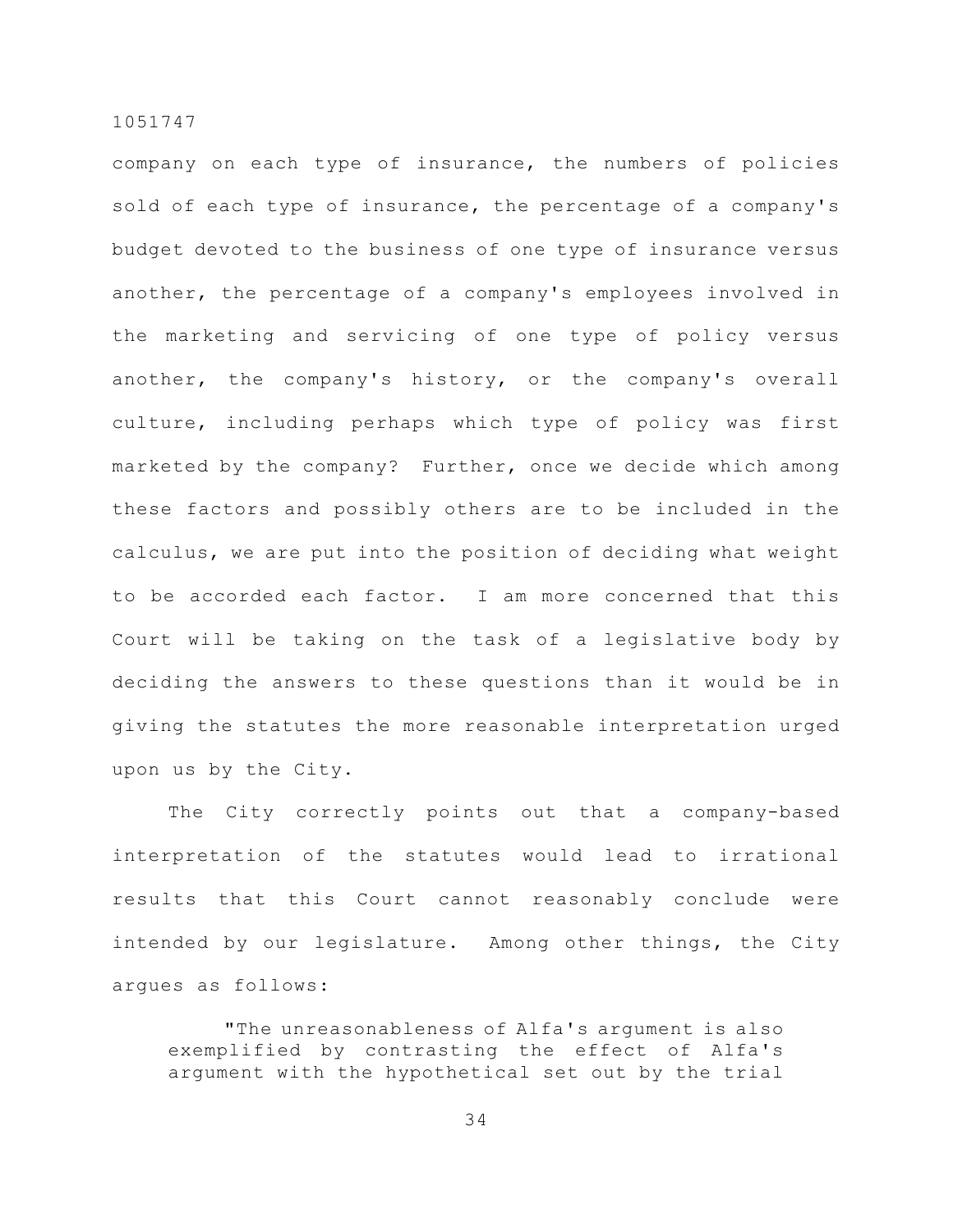court. If Delta Company sells only fire insurance and is paid \$400,000 in premiums, it would be deemed entirely a fire insurance company and its license tax would be \$16,000 since it would all be at the 4% rate. In contrast, if Sigma Company receives the same amount for the issuance of fire policies, plus \$600,000 for the issuance of other policies, under Alfa's argument it would pay only \$10,000 in license tax at the 1% rate because it would say that it is an 'other' insurance company. It is completely illogical for Sigma to get a \$6,000 reduction in license taxes because it receives \$600,000 in nonfire premiums on top of the same amount of fire premiums that Delta Company receives."

The City and the Retirement Plan's brief, p. 48 (emphasis omitted; internal citations to record omitted). The City further argues that strict adherence to a two-category, company-based interpretation of the statutes could even result in the unreasonable result of some premiums avoiding taxation altogether:

"Using Alfa's interpretation, for a company selling both fire and other insurance that is classified as only a fire insurance company, we would look solely to § 11-51-120. It states that the maximum tax is to be calculated 'upon a percentage of ... premiums ... on policies issued ... on property located in such municipality.' This statute does not provide for a license tax on premiums on policies that are not 'on property.' Thus, regardless of the amount of premiums received by the company for health or casualty policies, under this statute the tax would be payable only on the basis of the premiums for policies on property. Using Alfa's argument, only § 11-51-120 would apply and the remaining premiums would not even be subject to tax, unless the words 'on property' are ignored."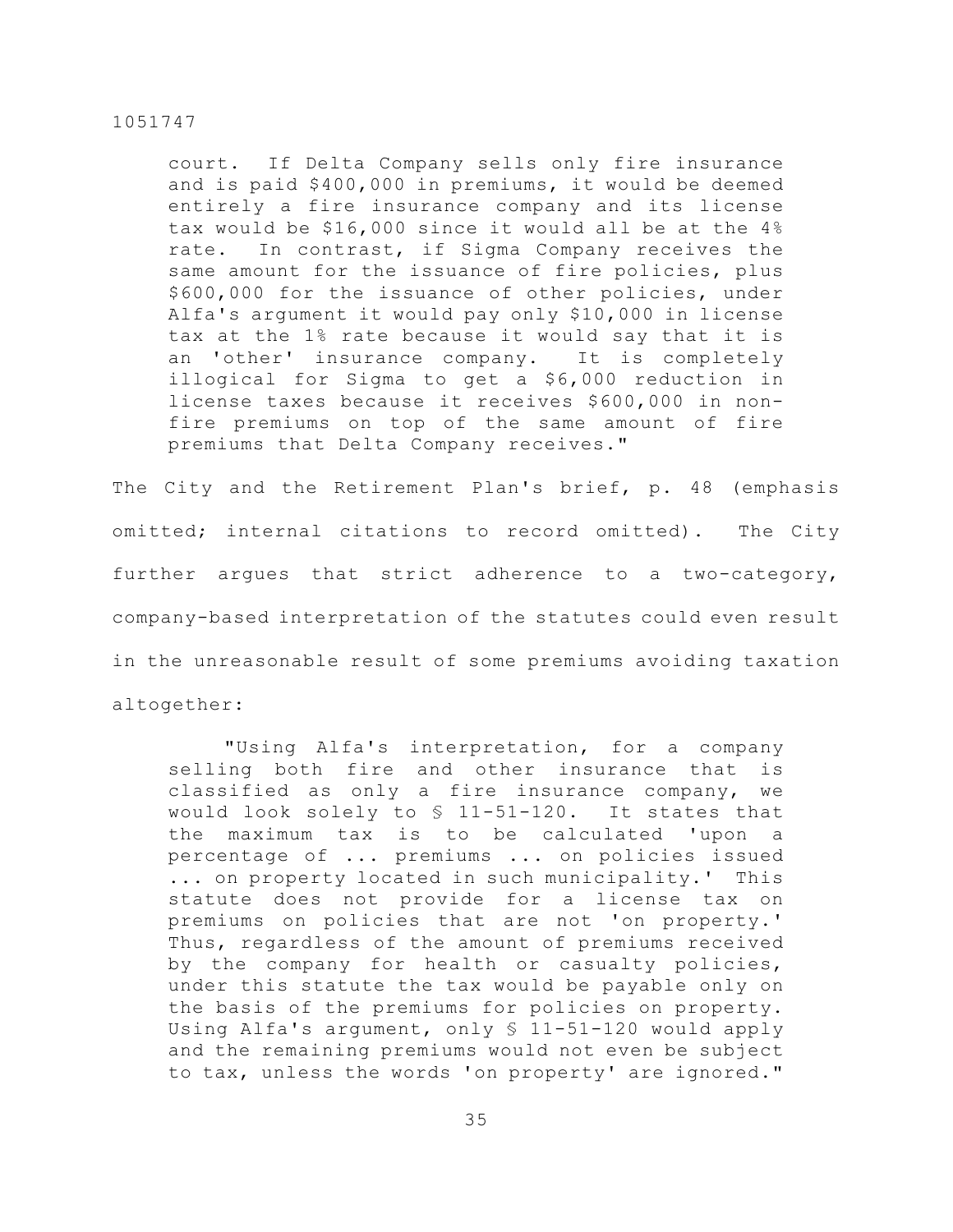The City and the Retirement Plan's brief, p. 49 (emphasis omitted).

The City's arguments have obvious merit and should weigh heavily in our interpretation of the statutes. "A statute should be construed not only in light of its language, but also in light of its purpose, its object, its relation to other laws, and the conditions that may arise under its provisions." Ex parte Edwards, 816 So. 2d 98, 106 (Ala. 2001). Furthermore, "[i]t is a well established rule of statutory interpretation that the law favors rational and sensible construction ...." Crowley v. Bass, 445 So. 2d 902, 904 (Ala. 1984).

It is not necessary, however, to rely merely on the unreasonableness of a company-based interpretation of §§ 11-51-120 and -121 in order to conclude that the City's interpretation of the statutes is correct. This is so because the legislature has chosen to fulfill its legislative function in a manner that expressly guides us to this conclusion.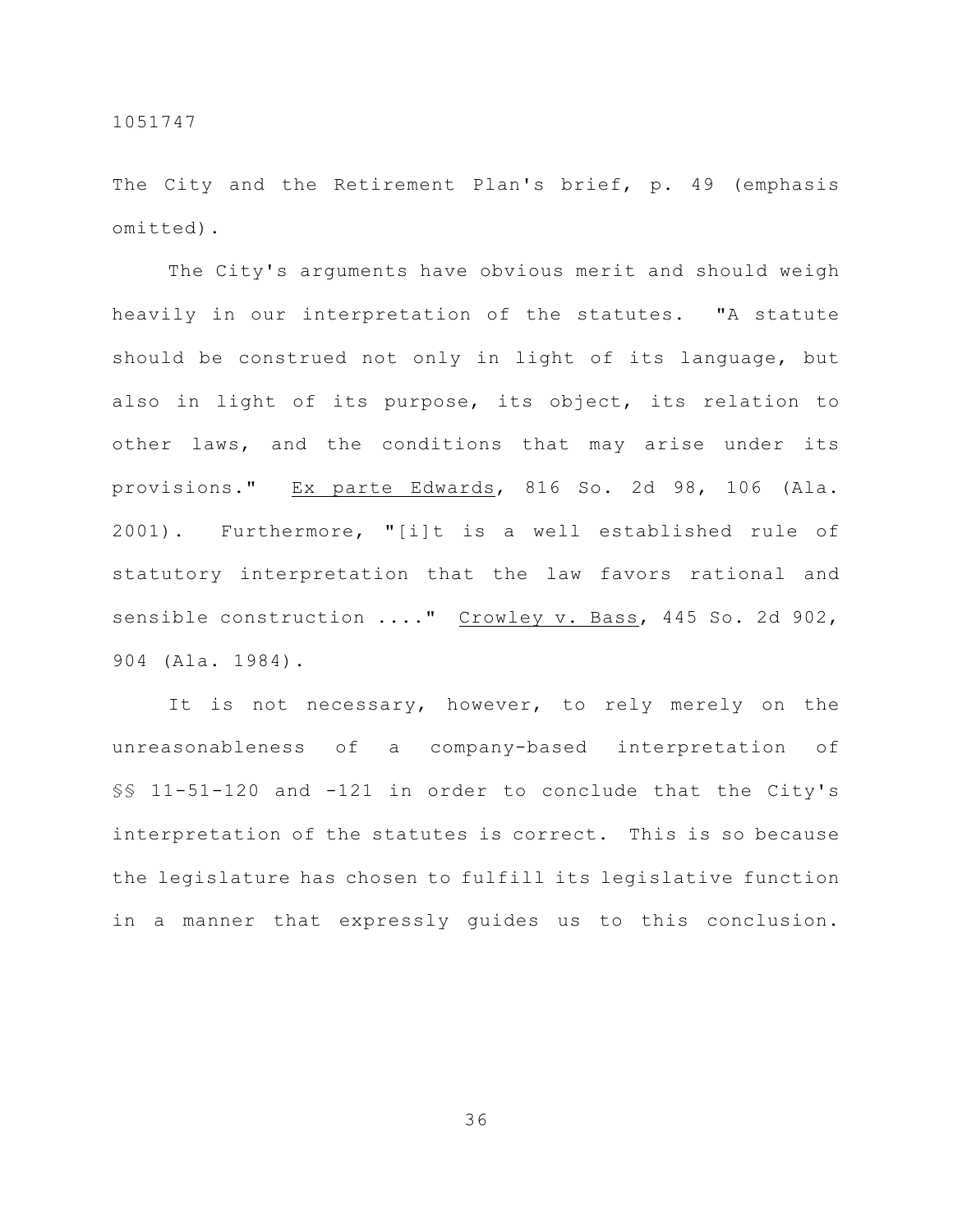Specifically, the legislature expressly provided in  $$11-51-95$ <sup>5</sup> as follows:

"Any person, firm or corporation dealing in two or more of the articles or engaged in two or more of the businesses, vocations, occupations or professions for which a license is or may be required shall take out and pay for a license for each line of business, vocation, occupation or profession."

The result of this language is, in my opinion, unavoidable. The legislature has expressly provided that a company selling more than one line of insurance must pay business license taxes separately on each line of insurance. "[S]tatutes must be construed in pari materia in light of their application to the same general subject matter. Our obligation is to construe provisions 'in favor of each other to form a harmonious plan,' if it is possible to do so." Opinion of the Justices No. 334, 599 So. 2d 1166, 1168 (Ala. 1992) (citations omitted).<sup>6</sup>

The legislature amended  $$11-51-95$  so as to substantially rewrite that section. The amendment is effective for "license years after December 31, 2007."

 $C$ ity of Birmingham v. State Farm Mutual Auto Insurance Co., 382 So. 2d 1111 (Ala. 1980), discussed in the main opinion, does not compel a contrary conclusion to the one I reach. Among other things, the issue we must decide in the present case was not presented to this Court in City of Birmingham. As the opinion in City of Birmingham noted,